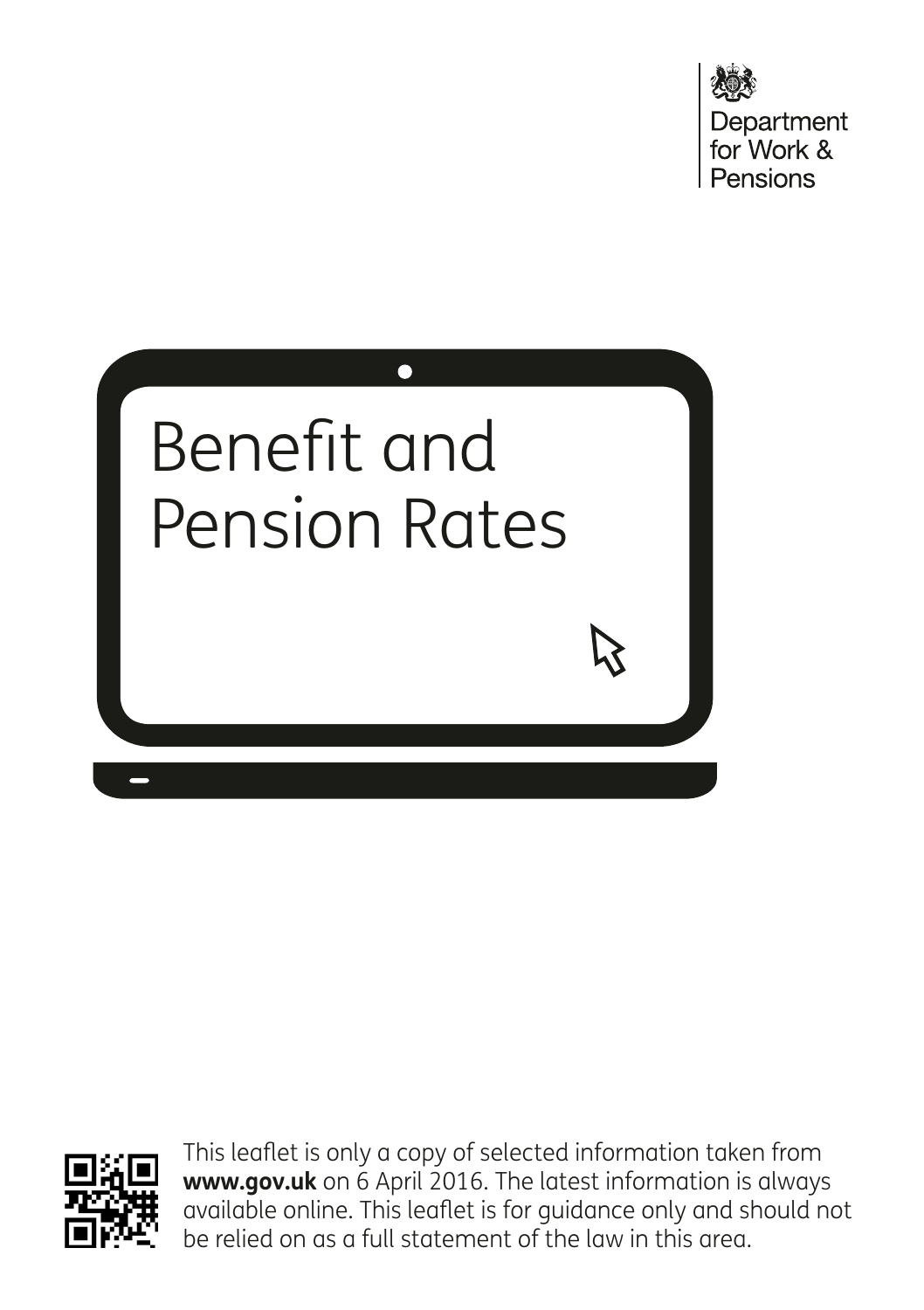Benefit and Pension Rates

 $\aleph$ 

#### **Contents**

| Attendance Allowance                    | 4  |
|-----------------------------------------|----|
| Bereavement benefits                    | 4  |
| Carer's Allowance                       | 5  |
| Christmas Bonus                         | 5  |
| Disability Living Allowance             | 5  |
| <b>Employment and Support Allowance</b> | 6  |
| <b>Incapacity Benefit</b>               | 8  |
| <b>Invalidity Allowance</b>             | 8  |
| Income Support                          | 9  |
| Industrial Injuries Disablement         |    |
| Benefit                                 | 12 |
| Jobseeker's Allowance                   | 14 |
| Maternity Allowance                     | 16 |
| Pension Credit                          | 16 |
| Personal Independence Payment           | 17 |
| Severe Disablement Allowance            | 17 |
| Social Fund                             | 17 |
| <b>State Pension</b>                    | 18 |
| <b>Statutory Adoption Pay</b>           | 19 |
| <b>Statutory Maternity Pay</b>          | 19 |
| <b>Statutory Paternity Pay</b>          | 19 |
| <b>Statutory Shared Parental Pay</b>    | 19 |
| <b>Statutory Sick Pay</b>               | 19 |
| <b>Universal Credit</b>                 | 20 |
| Widow's benefits                        | 21 |
| Extra amounts for dependants            | 22 |
| Earnings rules                          | 23 |
| Common rules                            | 26 |
| Benefit cap                             | 27 |

Printed by the Department for Work and Pensions using text taken from **www.gov.uk** on 6 April 2016.

© Crown copyright ISBN 978-1-78425-761-3 **DWP11** (April 2016)



#### **About QR Codes**

These square barcodes open a specific website, saving you typing in long web addresses.

You can get a free app to scan QR codes on most smartphones.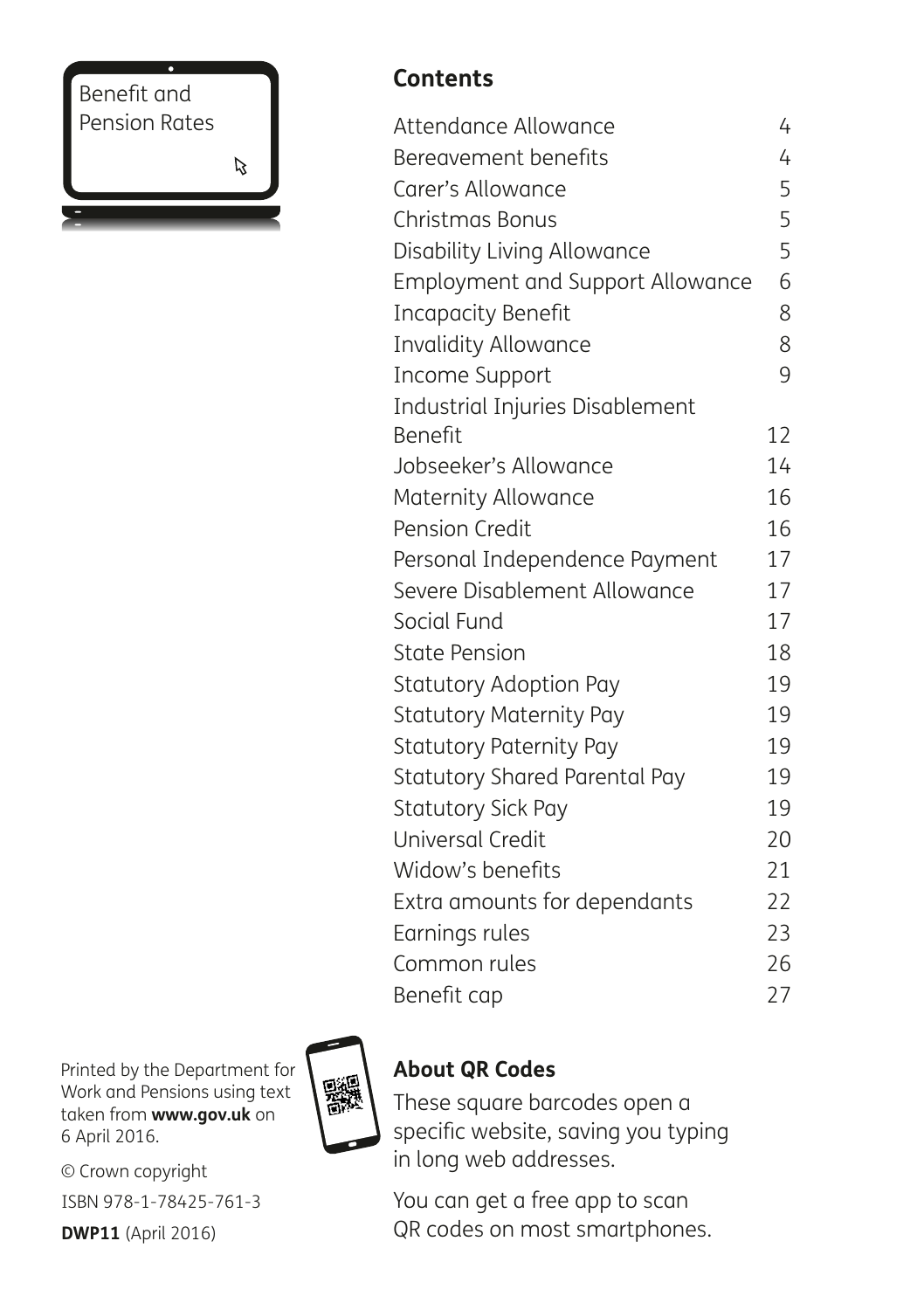# **How much money you could get**

If you are claiming or are thinking of claiming a benefit, you may want to know how much money you could get.

If you are already getting a benefit or benefits, you may want to check the amounts you get.

This leaflet can help, but it is only a general guide. It provides a list of standard benefits and the basic rates of benefits from April 2016. It then sets out some rules on extra amounts payable for dependants, and on how income and savings can affect entitlement to benefits. It does not list all the rules which explain whether or not you can get a benefit, or guarantee that you will get any amount shown.

The rules which decide how much benefit you can get can be complicated. We can only work out what benefit, and the amount you may get, when you apply for a benefit.

Most rates change in the first full week of the tax year, which will be week beginning 11 April 2016. All amounts quoted are weekly unless otherwise stated.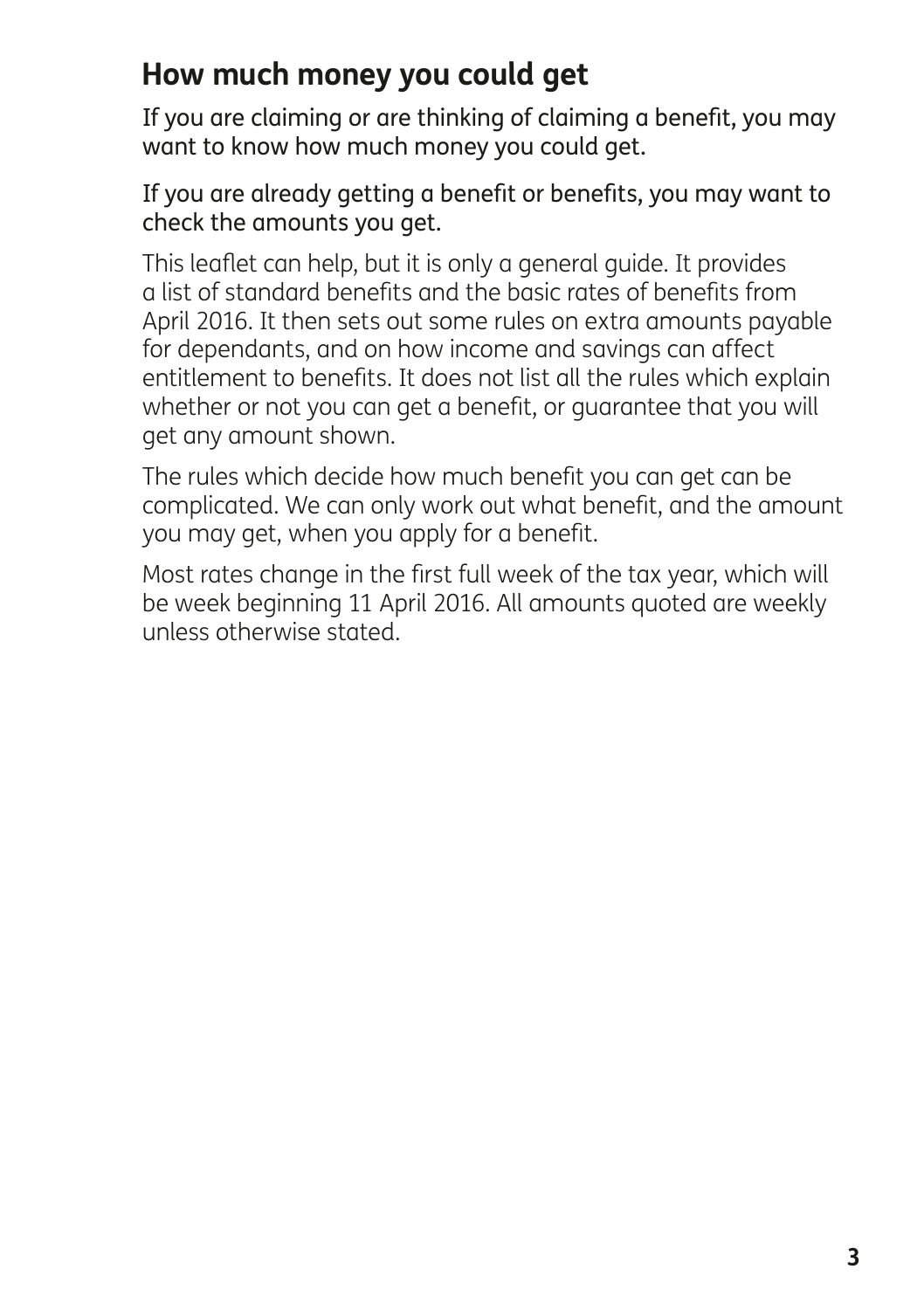

### **Benefit and Pension rates**

www.gov.uk/government/publications/proposed-benefitand-pension-rates-2016-to-2017

## **Attendance Allowance**

| Higher rate | £82.30 |
|-------------|--------|
| Lower rate  | £55.10 |

### **Bereavement benefits**

| Bereavement Payment (lump sum)        | £2,000.00 |
|---------------------------------------|-----------|
| Widowed Parent's Allowance            | £112.55   |
| Bereavement Allowance (standard rate) | £112.55   |

#### **Age-related Bereavement Allowance**

Your age when your wife, husband or civil partner dies, or when your Widowed Parent's Allowance stops:

| 54 | £104.67 |
|----|---------|
| 53 | £96.79  |
| 52 | £88.91  |
| 51 | £81.04  |
| 50 | £73.16  |
| 49 | £65.28  |
| 48 | £57.40  |
| 47 | £49.52  |
| 46 | £41.64  |
| 45 | £33.77  |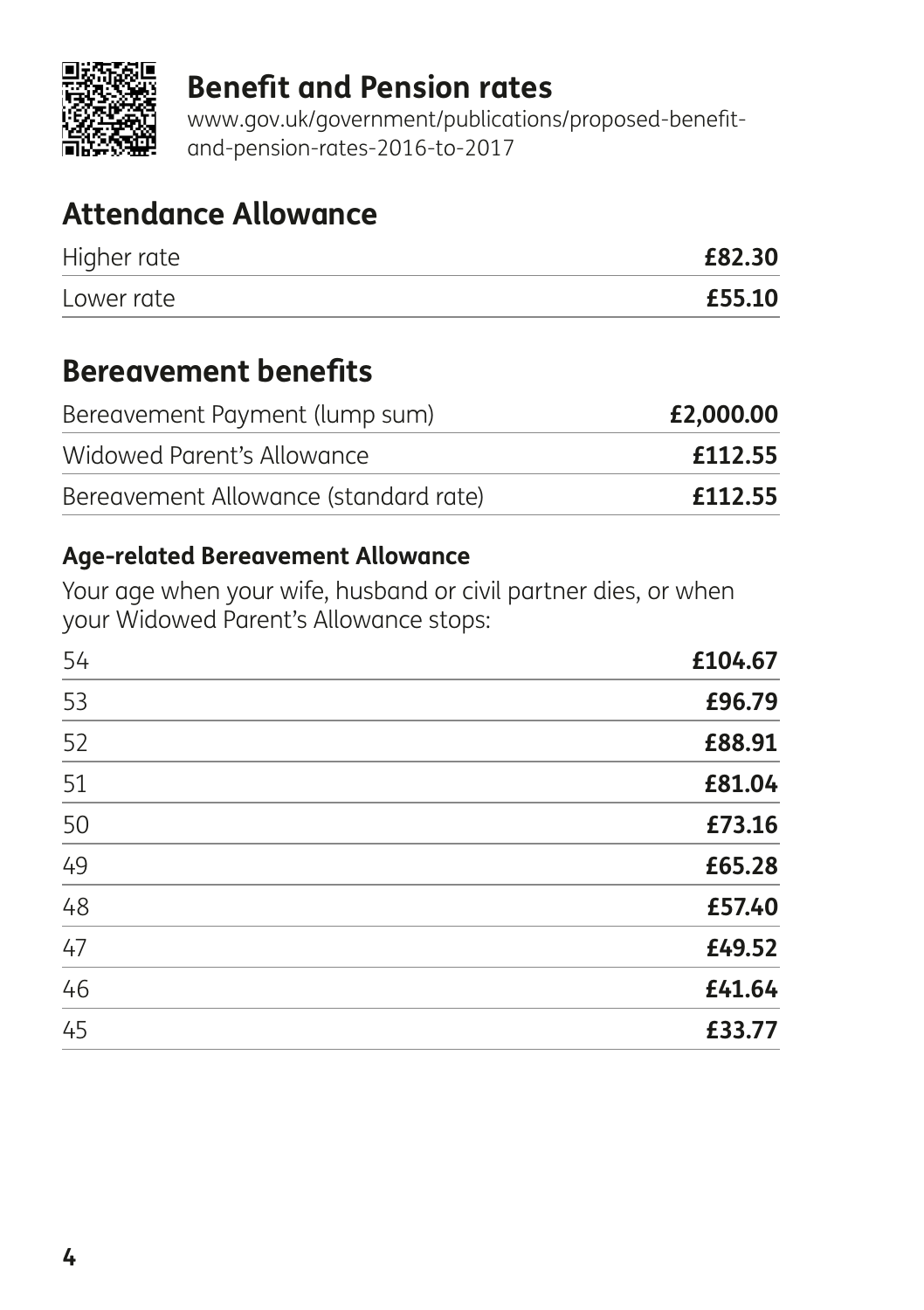Carer's Allowance **£62.10**

## **Christmas Bonus**

A bonus of £10 is paid to those entitled with certain qualifying benefits. However, you will not qualify for the bonus on the basis of State Pension entitlement if you are deferring your State Pension.

## **Disability Living Allowance**

| <b>DLA Care component</b>     |        |
|-------------------------------|--------|
| Highest rate                  | £82.30 |
| Middle rate                   | £55.10 |
| Lowest rate                   | £21.80 |
| <b>DLA Mobility component</b> |        |
| Higher rate                   | £57.45 |
| Lower rate                    | £21.80 |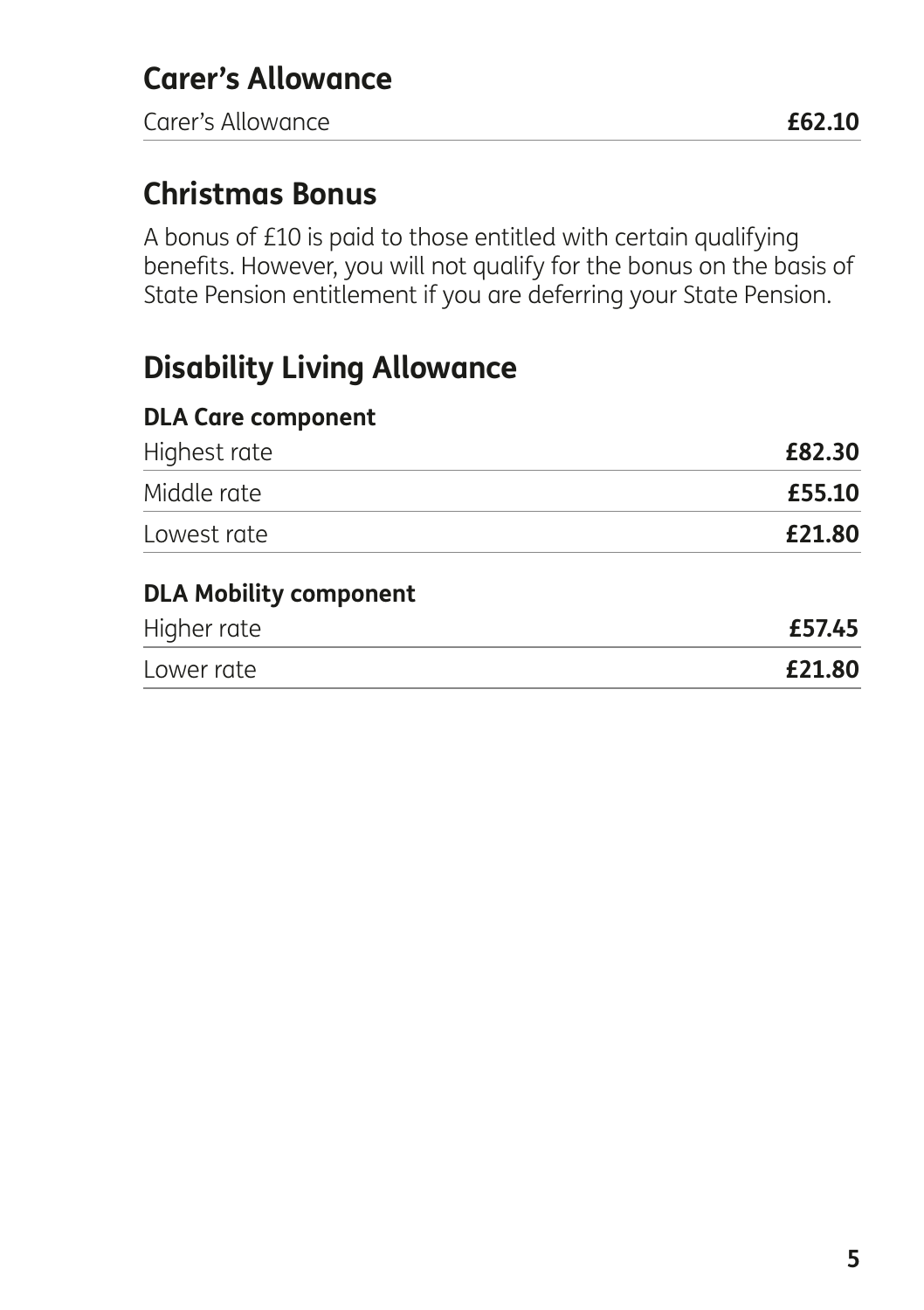# **Employment and Support Allowance (ESA)**

| Single person                                                             |         |
|---------------------------------------------------------------------------|---------|
| Under 25 - assessment phase                                               | £57.90  |
| 25 or over                                                                | £73.10  |
| Any age – main phase                                                      | £73.10  |
| Lone parent                                                               |         |
| Under 18 - assessment phase                                               | £57.90  |
| 18 or over                                                                | £73.10  |
| Any age – main phase                                                      | £73.10  |
| Couple ESA (Income-related) $1$                                           |         |
| Both under 18                                                             | £57.90  |
| One 18 or over, the other under $18$ - higher rate <sup>3</sup>           | £114.85 |
| Both 18 or over                                                           | £114.85 |
| Both under 18 - higher rate <sup>3</sup>                                  | £87.50  |
| Claimant aged 18-24, partner is under 18                                  | £57.90  |
| Claimant aged 25 or over, partner is under 18                             | £73.10  |
| Claimant is main phase, partner is under 18                               | £73.10  |
| Claimant is main phase, partner is under 18<br>- higher rate <sup>3</sup> | £114.85 |

 $1$  Contribution-based ESA not listed as it is a single person benefit.

 $3\,$  A higher rate may be paid where either member of the couple is responsible for a child or, were they not a couple each member would be entitled to Employment and Support Allowance, Income Support or Jobseeker's Allowance in their own right.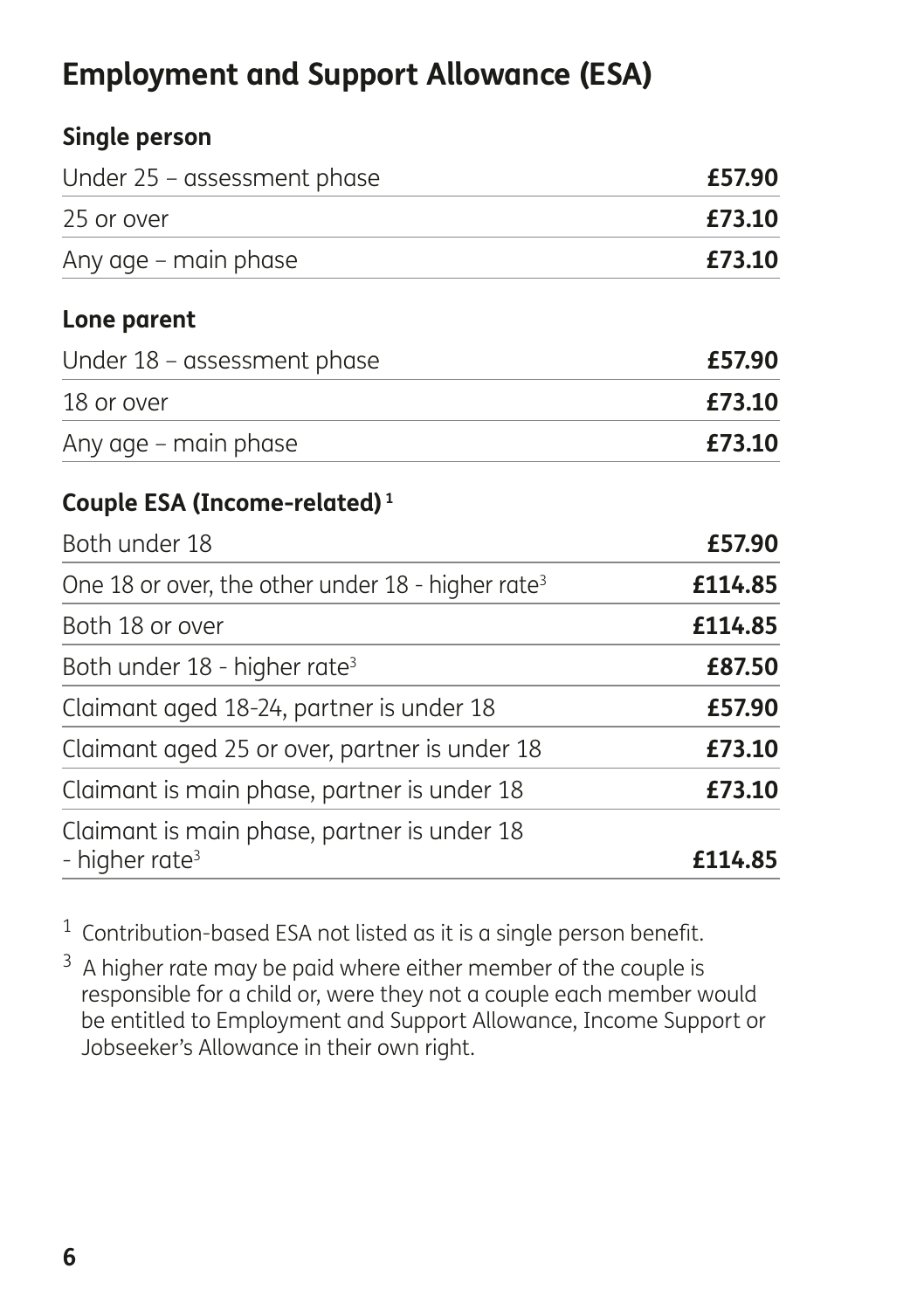# **Premiums (income-related ESA) <sup>2</sup>**

| <b>Pensioner premium</b>              |         |
|---------------------------------------|---------|
| Single, assessment phase              | £82.50  |
| Single, entitled to work-related      |         |
| activity component                    | £53.45  |
| Single, entitled to support component | £46.30  |
| Couple, assessment phase              | £122.70 |
| Couple, entitled to work-related      |         |
| activity component                    | £93.65  |
| Couple, entitled to support component | £86.50  |
| <b>Severe Disability Premium</b>      |         |
| Single                                | £61.85  |
| Couple, one qualifies                 | £61.85  |
| Couple, both qualify                  | £123.70 |
| <b>Carer premium</b>                  | £34.60  |
| <b>Enhanced Disability Premium</b>    |         |
| Single                                | £15.75  |
| Couple                                | £22.60  |
| <b>Components</b>                     |         |
| Work-related activity component       | £29.05  |
| Support component                     | £36.20  |

<sup>2</sup> Premiums are not awarded in contribution based ESA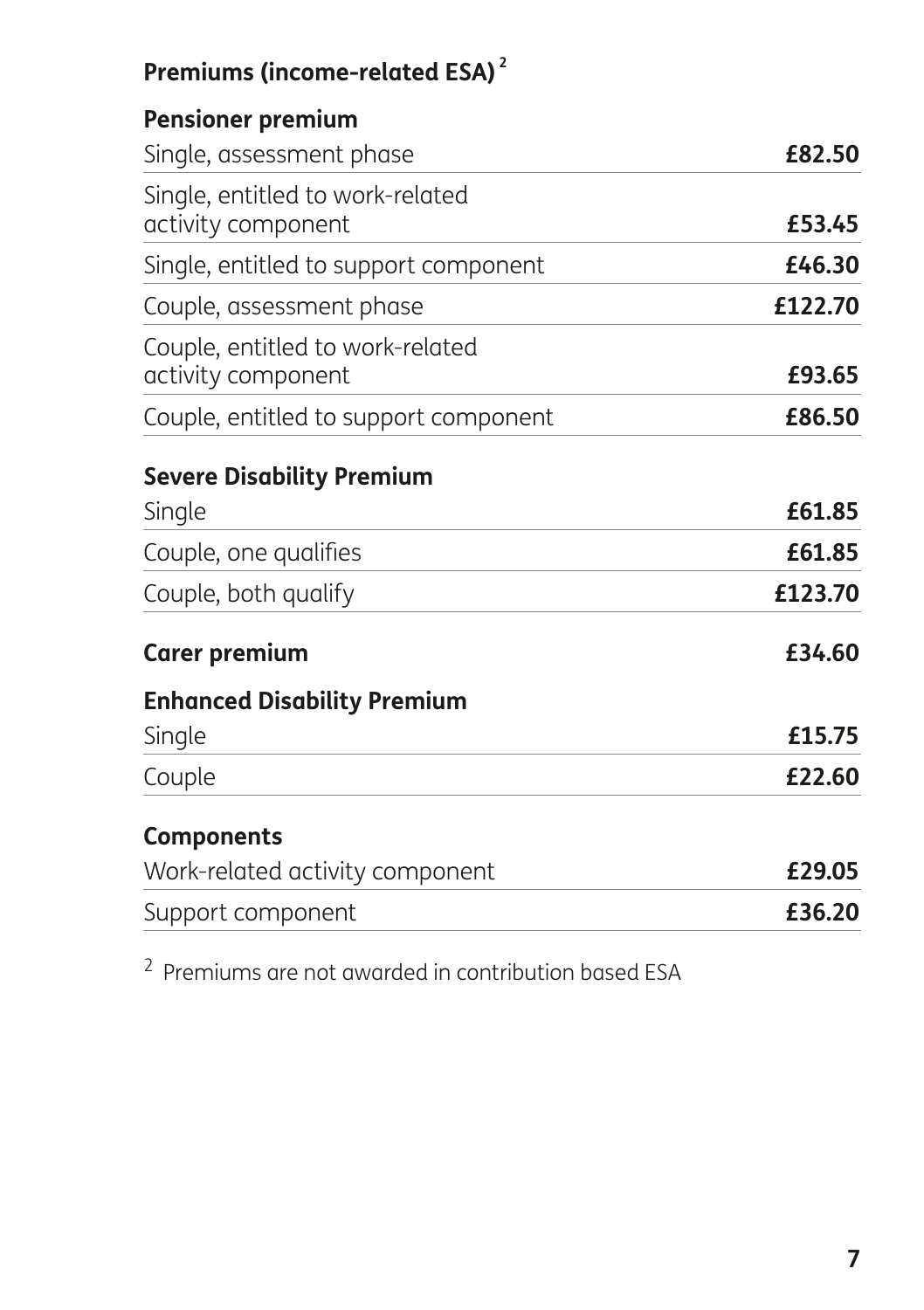# **Incapacity Benefit**

### **Under State Pension age**

| Short-term lower rate          | £79.45  |
|--------------------------------|---------|
| Short-term higher rate         | £94.05  |
| Long-term basic rate           | £105.35 |
| <b>Over State Pension age</b>  |         |
| Short-term lower rate          | £101.10 |
| Short-term higher rate         | £105.35 |
| <b>Incapacity Age Addition</b> |         |
| Lower rate                     | £6.20   |
| Higher rate                    | £11.15  |

# **Invalidity Allowance**

| Only applies to claims prior to 13 April 1995 |        |
|-----------------------------------------------|--------|
| Lower rate                                    | £6.20  |
| Middle rate                                   | £6.20  |
| Higher rate                                   | £11.15 |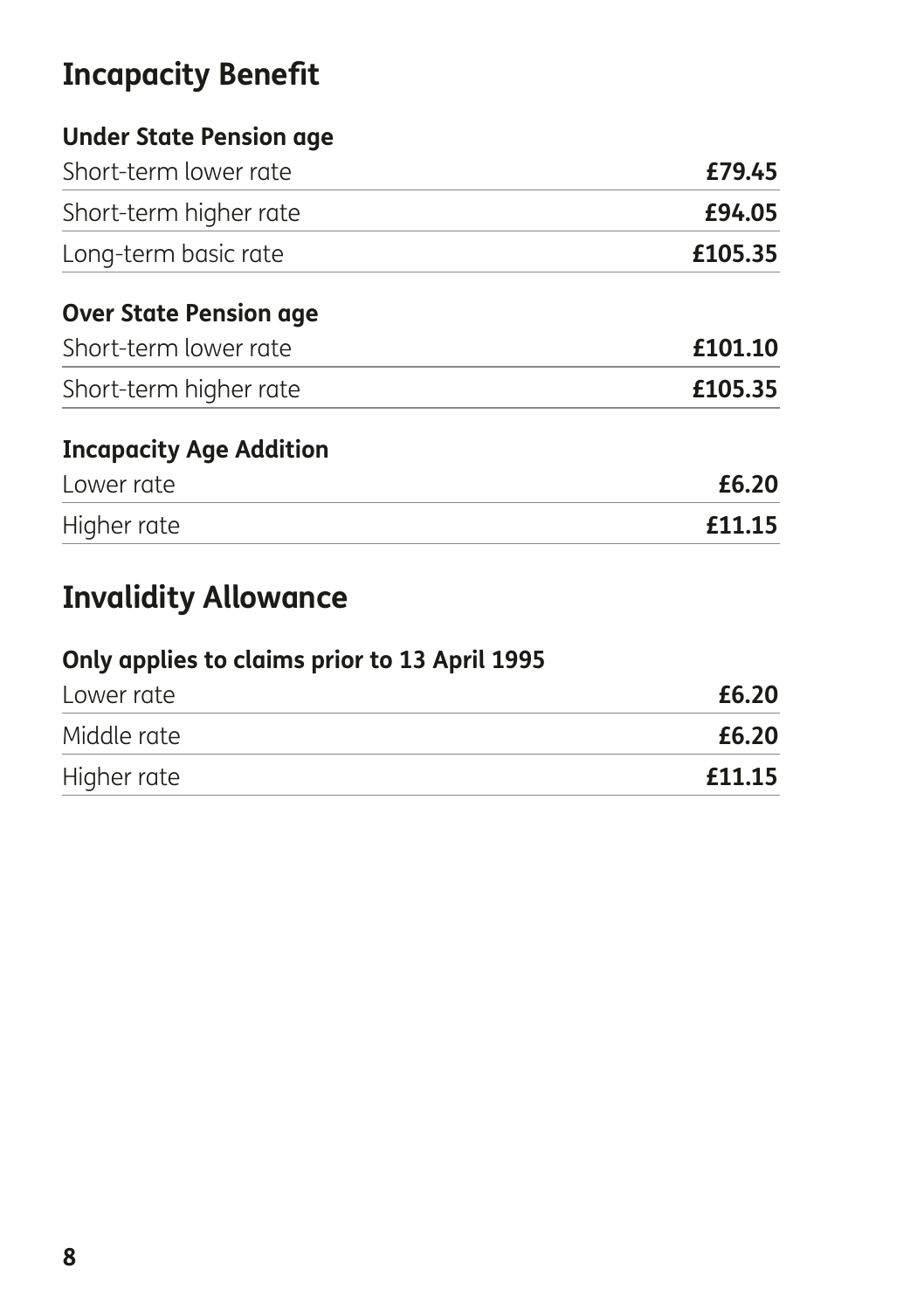# **Income Support**

#### **Personal allowances**

#### **Single person**

| Aged under 25                                          | £57.90  |
|--------------------------------------------------------|---------|
| Aged 25 or over                                        | £73.10  |
| Lone parent                                            |         |
| Aged under 18                                          | £57.90  |
| Aged 18 or over                                        | £73.10  |
| Couple                                                 |         |
| Both under 18                                          | £57.90  |
| Both under $18$ – higher rate <sup>3</sup>             | £87.50  |
| One under 18, one under 25                             | £57.90  |
| One under 18, one 25 and over                          | £73.10  |
| One over and one under $18$ – higher rate <sup>3</sup> | £114.85 |
| Both aged 18 or over                                   | £114.85 |
| Dependent children                                     | £66.90  |
| <b>Premiums</b>                                        |         |
| Family                                                 | £17.45  |
| Disabled child                                         | £60.06  |
| Carer                                                  | £34.60  |

 $3$  A higher rate may be paid where either member of the couple is responsible for a child or, were they not a couple each member would be entitled to Employment and Support Allowance, Income Support or Jobseeker's Allowance in their own right.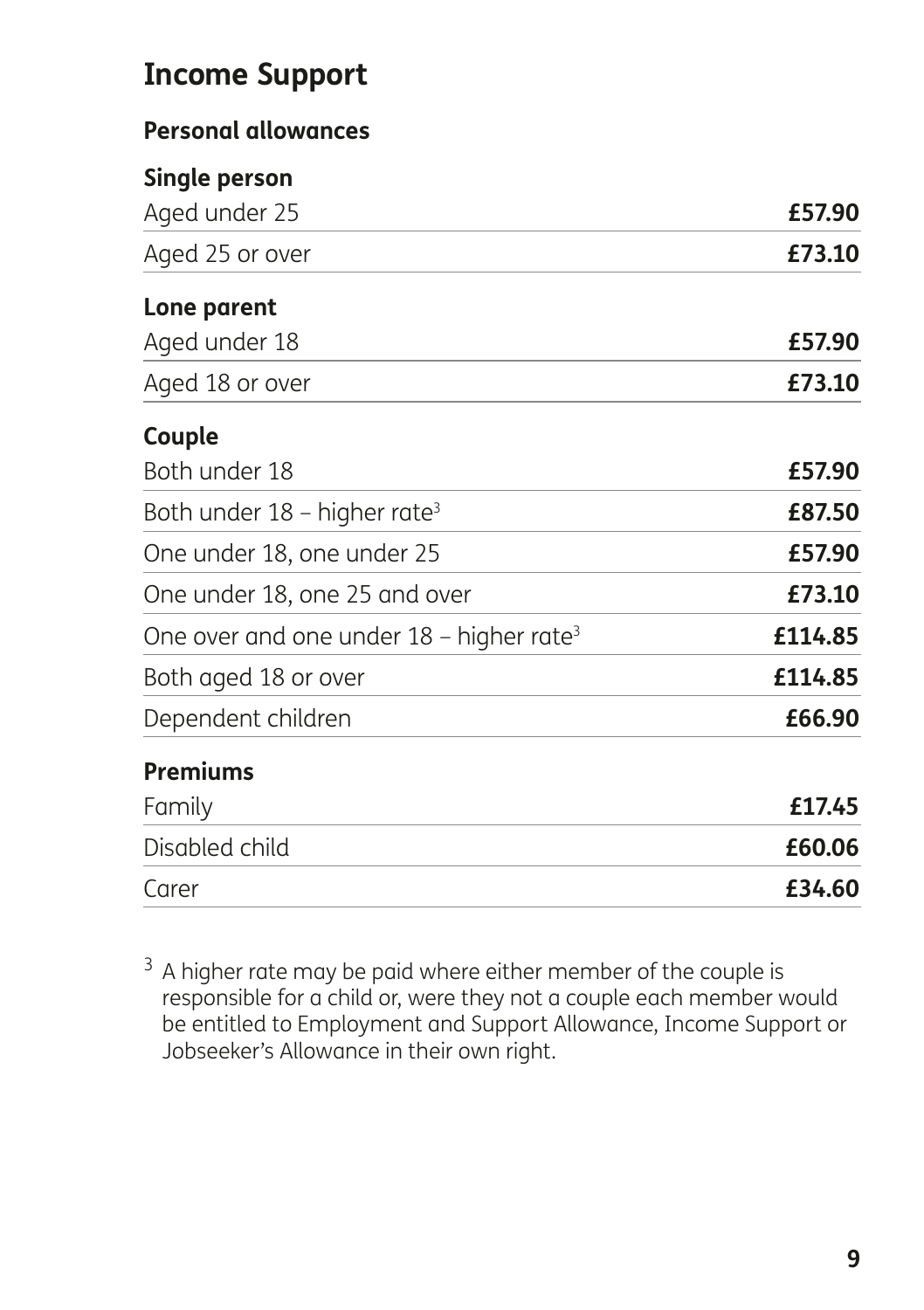| Severe disability (single)             | £61.85  |
|----------------------------------------|---------|
| Severe disability (couple lower rate)  | £61.85  |
| Severe disability (couple higher rate) | £123.70 |
| Pensioner (couple)                     | £122.70 |
| Disability (single person)             | £32.25  |
| Disability (couple)                    | £45.95  |
| Enhanced Disability (single person)    | £15.75  |
| Enhanced Disability (couple)           | £22.60  |
| Enhanced Disability (child)            | £24.43  |

# **Housing costs – deductions for non-dependants**

No deductions for non-dependants are made if the customer or partner is:

- blind or treated as blind
- getting Attendance Allowance or the care component of Disability Living Allowance for themselves
- getting the daily living component of Personal Independence Payment
- getting the Armed Forces Independence Payment

The following deductions are made where the non-dependant is:

| In receipt of Pension Credit                                   | nil |
|----------------------------------------------------------------|-----|
| In receipt of training allowance, full-time student (including |     |
| students not working in summer vacation) co-owners or joint    |     |
| tenants, patients (for more than 52 weeks) or prisoners        | nil |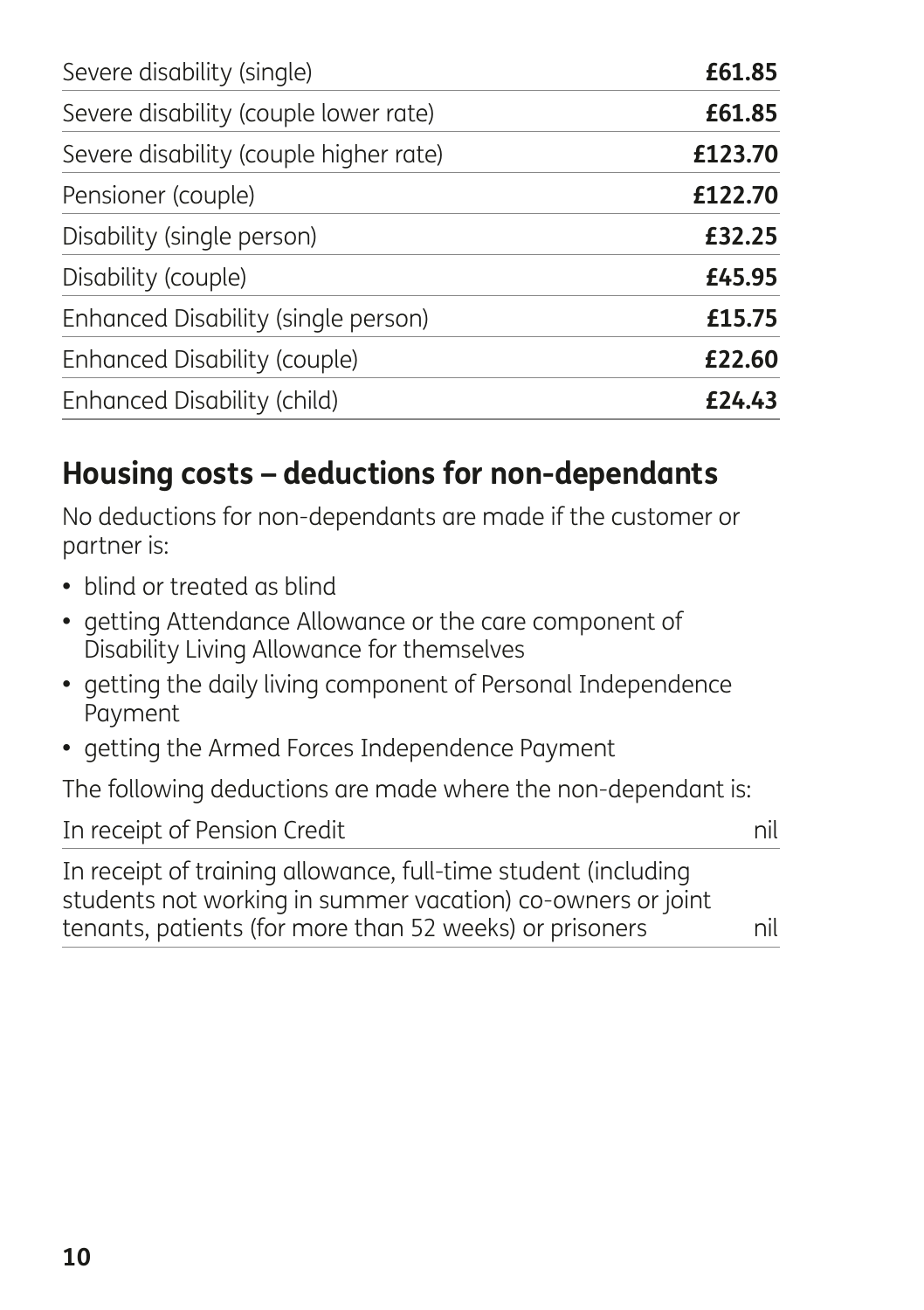| <b>Reduction in benefit for people</b><br>in work who are on strike                                                                 | £40.50 |
|-------------------------------------------------------------------------------------------------------------------------------------|--------|
| Not less than £420                                                                                                                  | £94.50 |
| Not less than £338 but less than £419.99                                                                                            | £86.10 |
| Not less than £253 but less than £337.99                                                                                            | £75.60 |
| Not less than £195 but less than £252.99                                                                                            | £46.20 |
| Not less than £133 but less than £194.99                                                                                            | £33.65 |
| Less than £133                                                                                                                      | £14.65 |
| Aged 18 or over, in paid work and with a gross weekly income<br>(before tax and National Insurance are taken off) of the following: |        |
| Aged 18 or over and not in remunerative work                                                                                        | £14.65 |
| Any age and in receipt of income-related ESA<br>at main phase rate                                                                  | £14.65 |
| Aged 25 and over and on IS or income-based<br>JSA                                                                                   | £14.65 |
| A non-dependant in respect of who a deduction<br>has already been applied in Housing Benefit                                        | nil    |
| Normally living elsewhere                                                                                                           | nil    |
| Aged under 25, entitled to UC and have no<br>earned income                                                                          | nil    |
| Aged less than 25 and on IS or income-based JSA<br>or assessment phase rate income-related ESA                                      | nil    |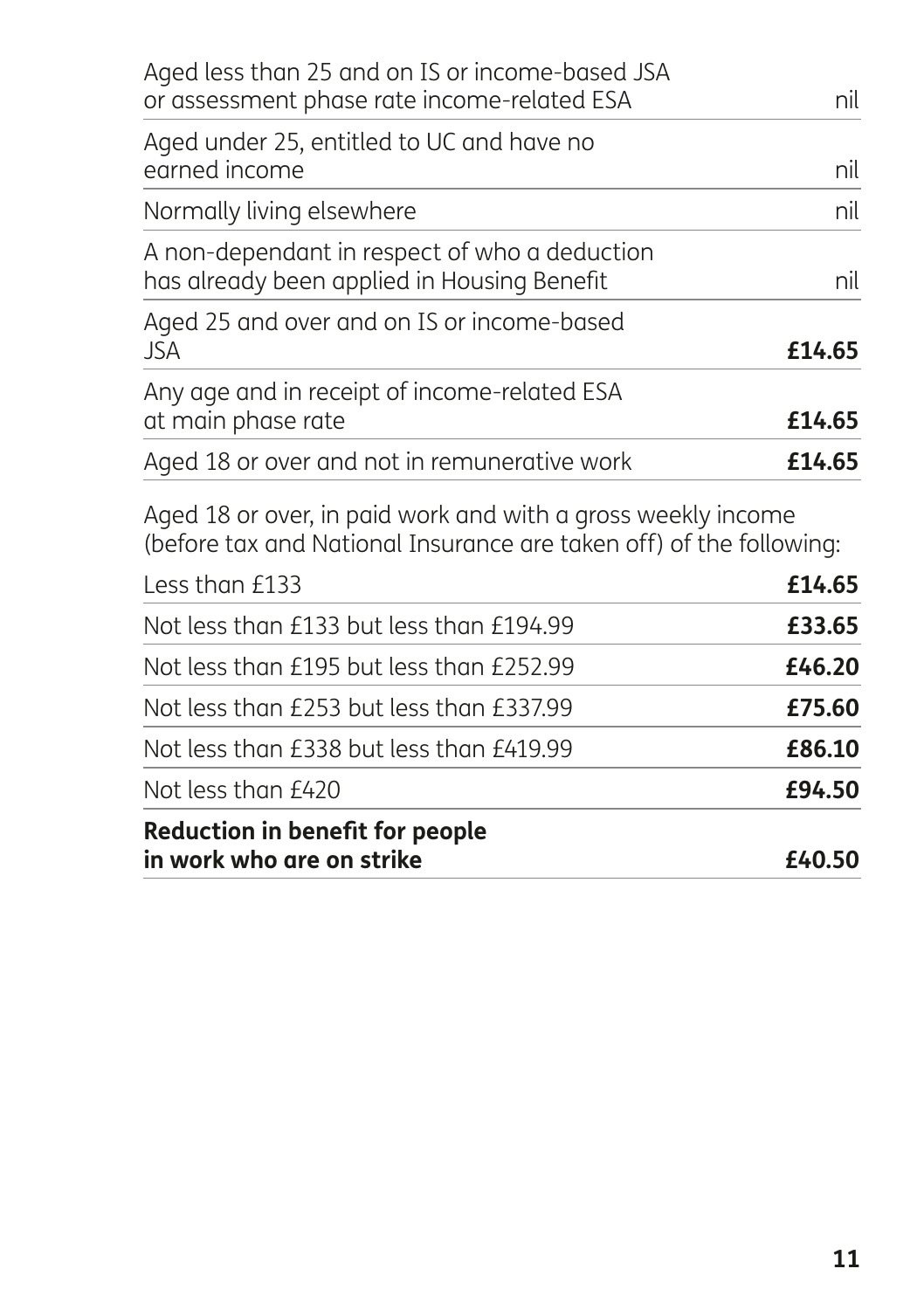## **Industrial Injuries Disablement Benefit**

The amount paid is based on a person's age and their assessed level of disability on a scale from 20 per cent to 100 per cent.

| <b>Assessed level</b><br>of disability | Aged 18 and over, or under 18<br>with dependants |
|----------------------------------------|--------------------------------------------------|
| 100%                                   | £168.00                                          |
| 90%                                    | £151.20                                          |
| 80%                                    | £134.40                                          |
| 70%                                    | £117.60                                          |
| 60%                                    | £100.80                                          |
| 50%                                    | £84.00                                           |
| 40%                                    | £67.20                                           |
| 30%                                    | £50.40                                           |
| 20%                                    | £33.60                                           |
| <b>Constant Attendance Allowance</b>   |                                                  |
| Exceptional rate                       | £134.40                                          |
| Intermediate rate                      | £100.80                                          |
| Normal maximum rate                    | £67.20                                           |
| Part-time rate                         | £33.60                                           |

### **Industrial Death Benefit**

Widow's or widower's pension

| Higher rate | £119.30 |
|-------------|---------|
| Lower rate  | £35.79  |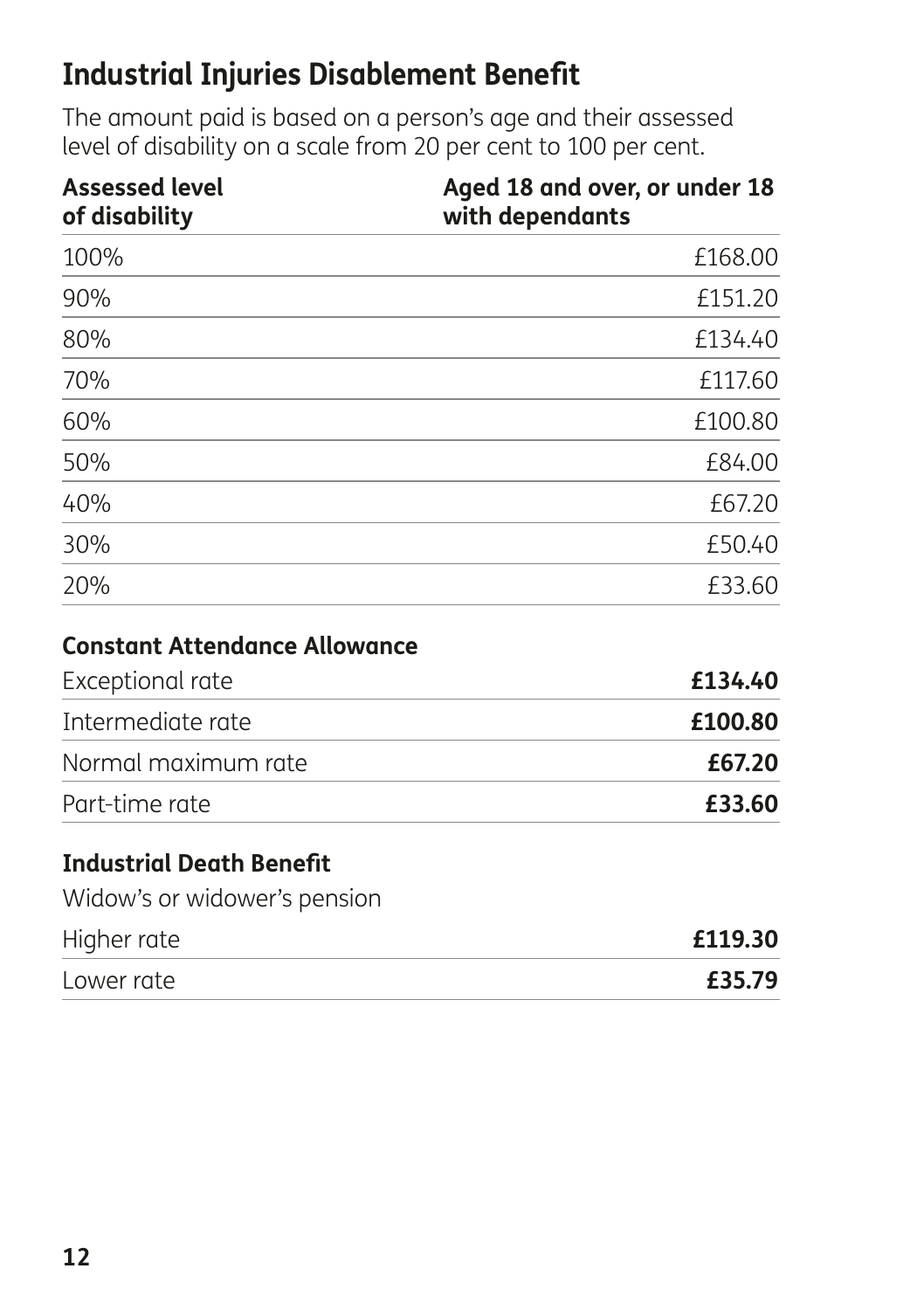| <b>Exceptionally Severe Disablement Allowance</b> | £67.20  |
|---------------------------------------------------|---------|
| <b>Unemployability Supplement</b>                 |         |
| Basic rate                                        | £103.85 |
| Amounts added for early incapacity                |         |
| Higher rate                                       | £21.50  |
| Middle rate                                       | £13.90  |
| I ower rate                                       | £6.95   |
| <b>Reduced Earnings Allowance</b>                 |         |
| Maximum rate                                      | £67.20  |
| <b>Retirement Allowance</b>                       |         |
| Maximum rate                                      | £16.80  |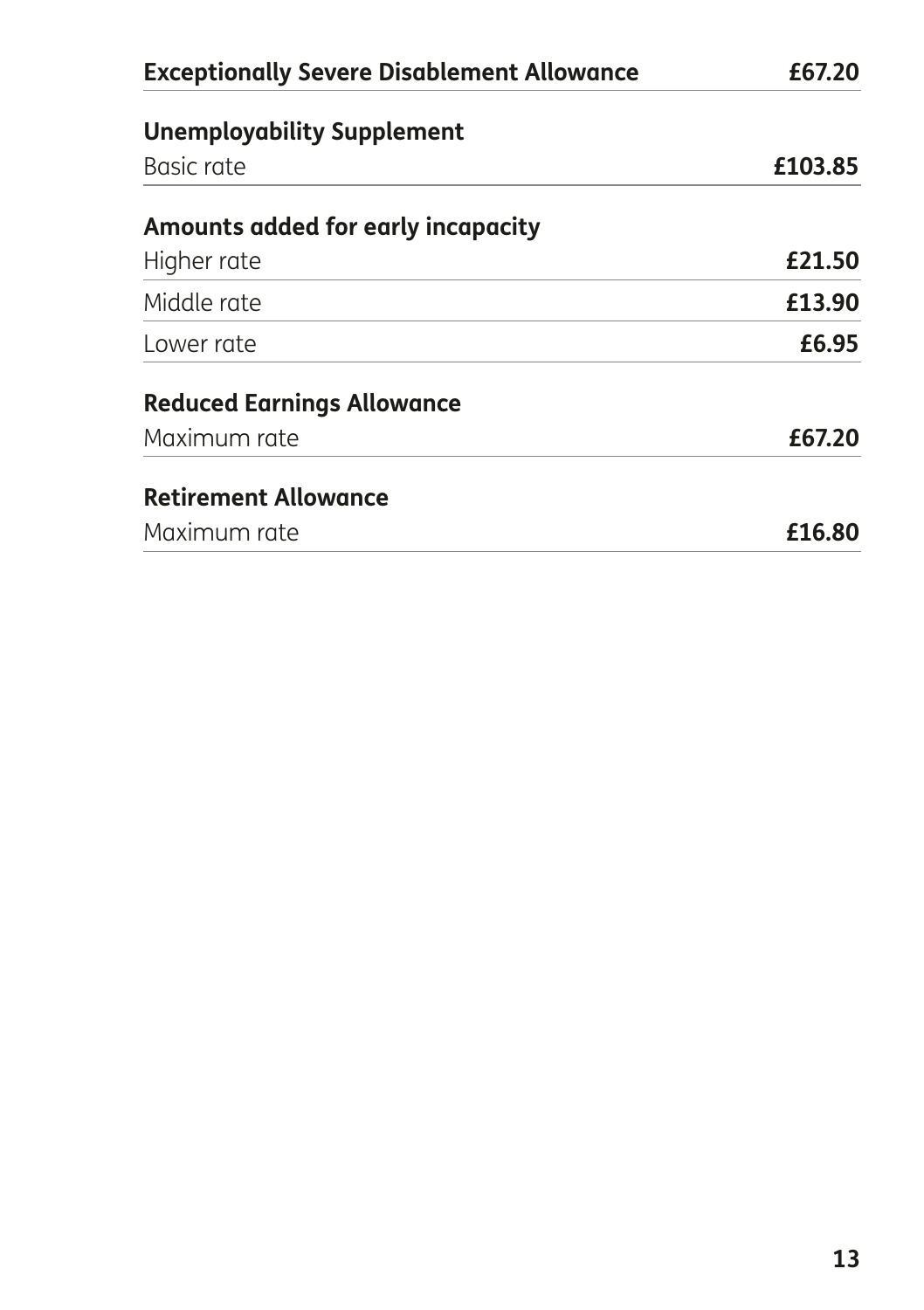# **Jobseeker's Allowance (JSA)**

| <b>Contribution-based JSA</b>                                       |         |
|---------------------------------------------------------------------|---------|
| Person aged under 25                                                | £57.90  |
| Person aged 25 or over                                              | £73.10  |
| <b>Income-based JSA</b>                                             |         |
| <b>Personal allowances</b>                                          |         |
| Single person                                                       |         |
| Aged 16 to 24                                                       | £57.90  |
| Aged 25 or over                                                     | £73.10  |
| Couple                                                              |         |
| With both people aged 16 or 17                                      | £57.90  |
| With both people aged 16 or 17,<br>payable in certain circumstances | £87.50  |
| With one person aged 16 or 17,<br>and one person aged 18 to 24      | £57.90  |
| With one person aged 16 or 17,<br>and one person aged 25 or over    | £73.10  |
| With both people aged 18 or over                                    | £114.85 |
| Lone parents                                                        |         |
| Aged under 18                                                       | £57.90  |
| Aged 18 or over                                                     | £73.10  |
| Dependent children                                                  | £66.90  |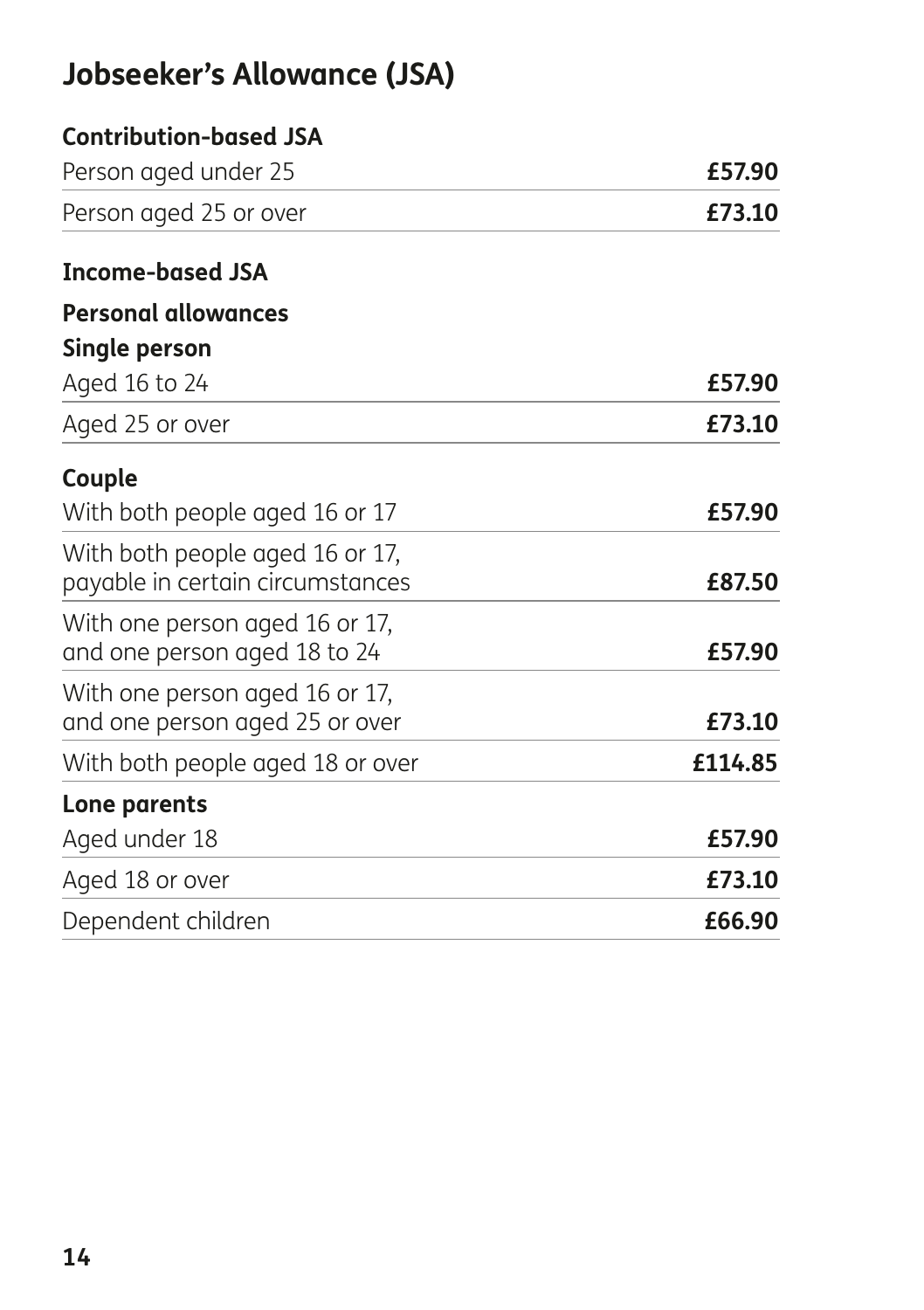### **Premiums**

| Family                                                                                                                                                            | £17.45  |
|-------------------------------------------------------------------------------------------------------------------------------------------------------------------|---------|
| Disabled child                                                                                                                                                    | £60.06  |
| Carer                                                                                                                                                             | £34.60  |
| <b>Severe Disability Premium</b>                                                                                                                                  |         |
| Single                                                                                                                                                            | £61.85  |
| Couple (where one person qualifies)                                                                                                                               | £61.85  |
| Couple (where both people qualify)                                                                                                                                | £123.70 |
| <b>Pensioner Premium</b>                                                                                                                                          |         |
| Single person                                                                                                                                                     | £82.50  |
| Couple                                                                                                                                                            | £122.70 |
| <b>Disability premium</b>                                                                                                                                         |         |
| Single person                                                                                                                                                     | £32.25  |
| Couple                                                                                                                                                            | £45.95  |
| <b>Enhanced Disability premium</b>                                                                                                                                |         |
| Single person                                                                                                                                                     | £15.75  |
| Couple                                                                                                                                                            | £22.60  |
| Child                                                                                                                                                             | £24.43  |
| Housing costs - deductions for non-dependants<br>. San Alexandra Alexandra San Alexandra Company San Alexandra San Alexandra San Alexandra San Alexandra San Alex |         |

Amounts are the same as for Income Support.

| Benefit for people in work who are |        |
|------------------------------------|--------|
| on strike - reduction in benefit   | £40.50 |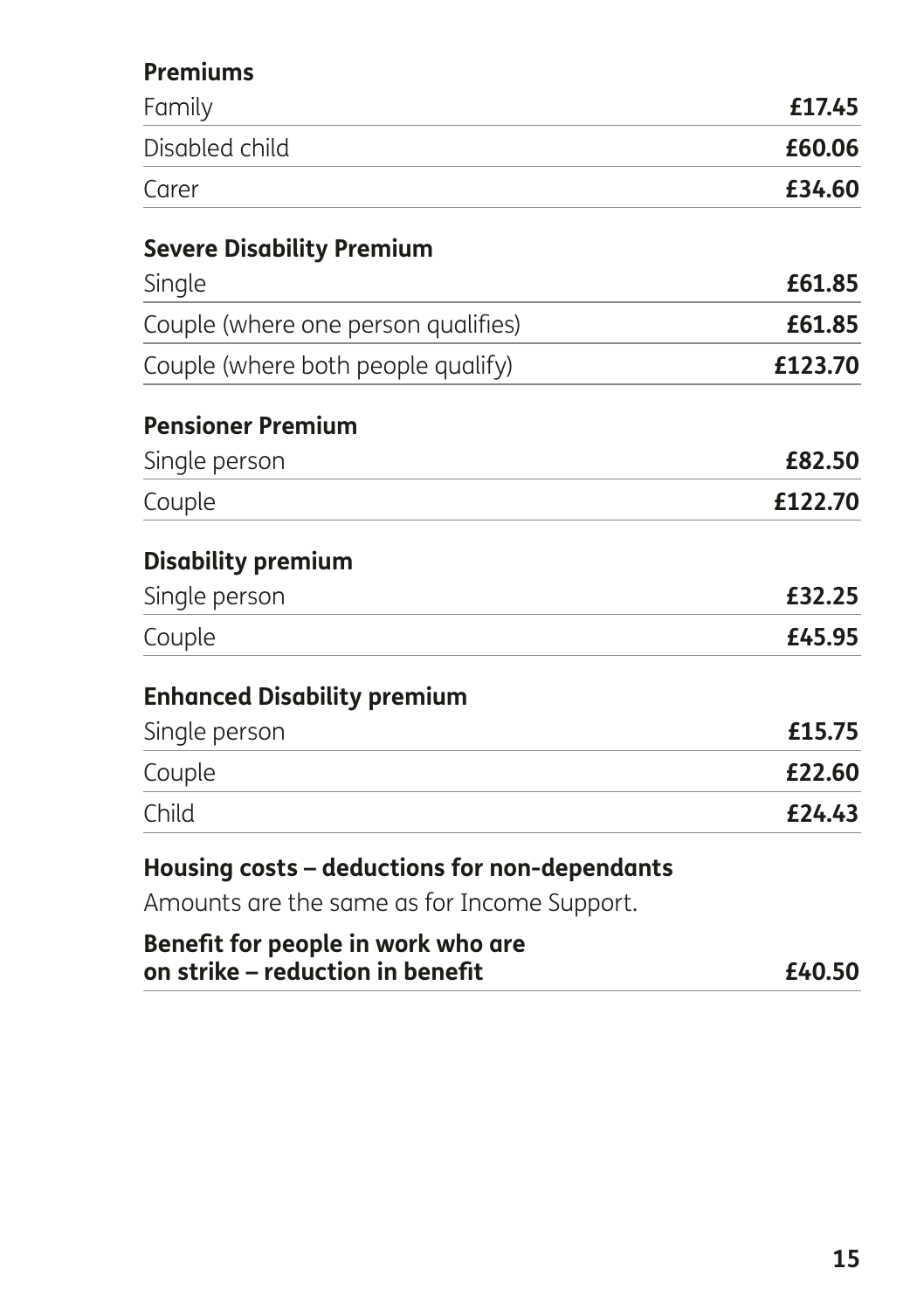# **Maternity Allowance**

| earnings up to a maximum of              | £139.58 |
|------------------------------------------|---------|
| to 90% of your average gross weekly      |         |
| Paid for 39 weeks at a weekly rate equal |         |

## **Pension Credit**

#### **Guarantee Credit**

| Single person                       | £155.60 |
|-------------------------------------|---------|
| Couple                              | £237.55 |
| Amount added for severe disability  |         |
| Single person                       | £61.85  |
| Couple (where one person qualifies) | £61.85  |
| Couple (where both people qualify)  | £123.70 |
| Amount added for carers             | £34.60  |
| <b>Savings Credit</b>               |         |
| Maximum for single people           | £13.07  |
| Maximum for couples                 | £14.75  |
| Threshold for single people         | £133.82 |
| Threshold for couples               | £212.97 |

#### **Housing costs – deductions for non-dependants.**

Amounts are mainly the same as for Income Support.

#### **Assumed income**

For each £500, or part of £500, of capital (for example, savings and investments) you have above £10,000, your entitlement is reduced by £1 a week.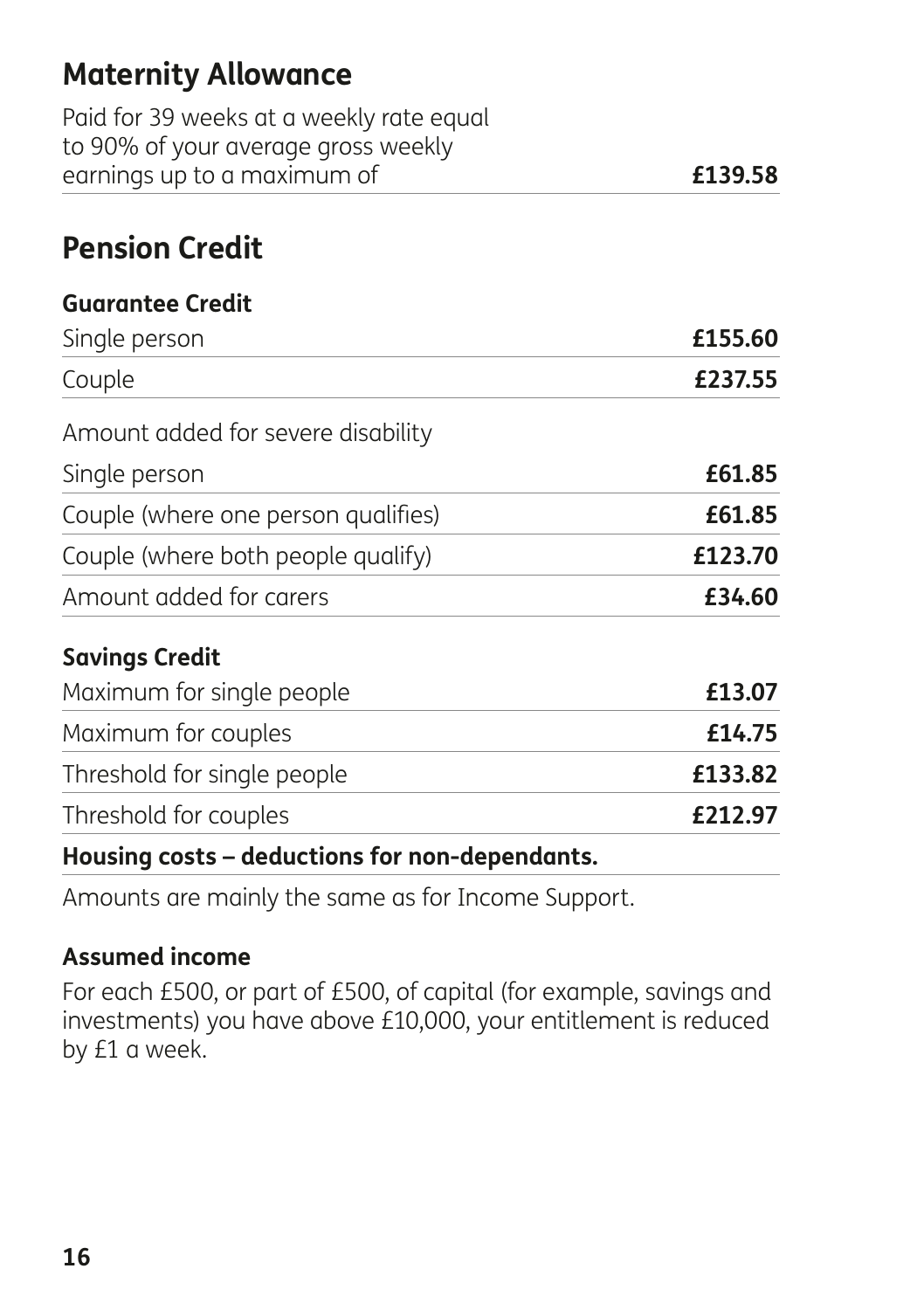# **Personal Independence Payment (PIP)**

| <b>PIP Daily Living Component</b>                                              |              |
|--------------------------------------------------------------------------------|--------------|
| Enhanced rate                                                                  | £82.30       |
| Standard rate                                                                  | £55.10       |
| <b>PIP Mobility Component</b>                                                  |              |
| Enhanced rate                                                                  | £57.45       |
| Standard rate                                                                  | £21.80       |
| Severe Disablement Allowance                                                   |              |
| Severe Disablement Allowance                                                   | £74.65       |
| <b>Age-related additions</b>                                                   |              |
| Higher rate                                                                    | £11.15       |
| Middle rate                                                                    | £6.20        |
| Lower rate                                                                     | £6.20        |
| <b>Social Fund</b>                                                             |              |
| Sure Start Maternity Grant (lump sum)                                          | £500         |
| Funeral Payment specified costs, plus<br>for other funeral expenses (lump sum) | up to $£700$ |
| Cold Weather Payment for the period<br>1 November 2016 to 31 March 2017        | £25.00       |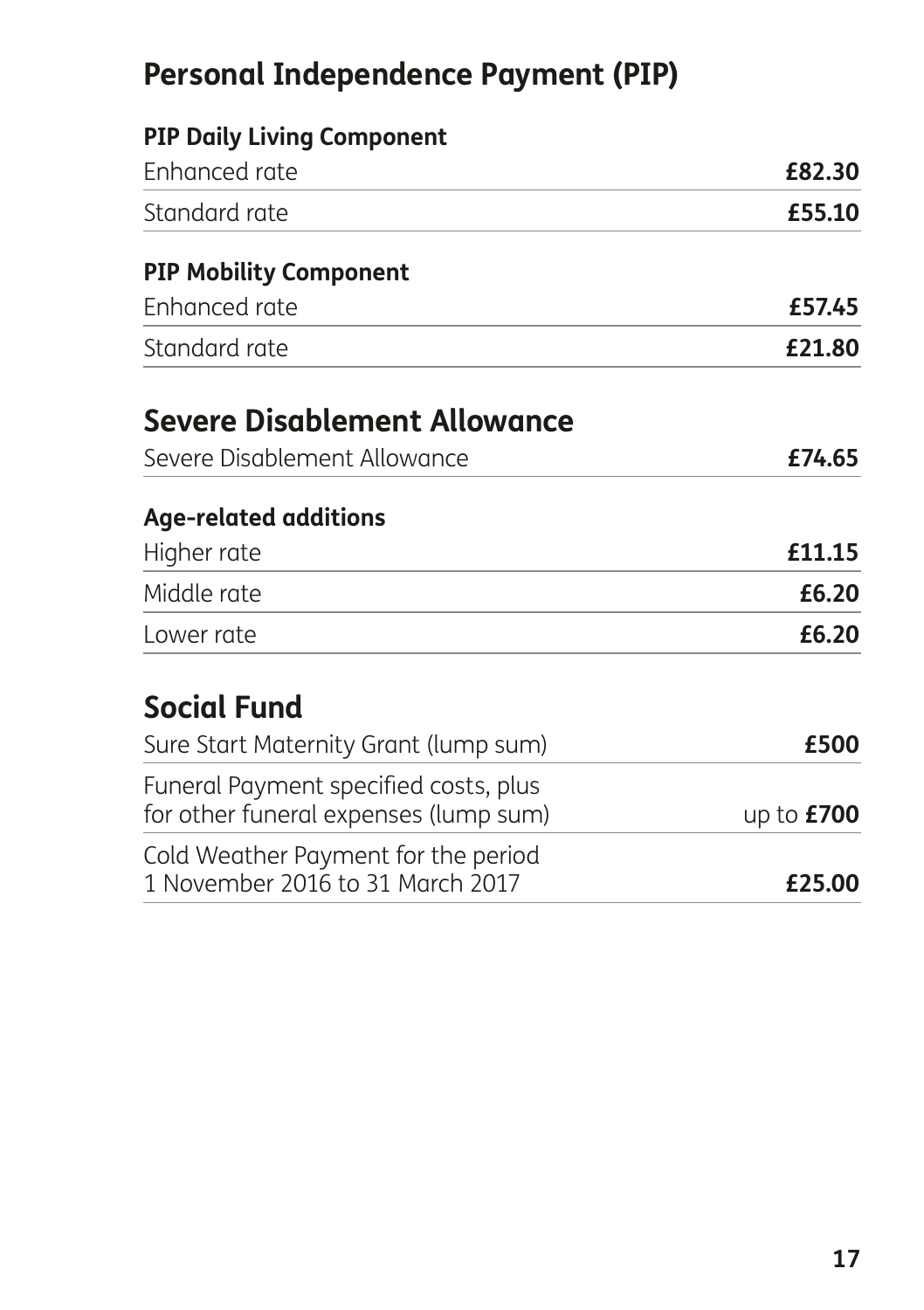## **State Pension**

| Age addition                                                                                                                                                                            | £0.25   |
|-----------------------------------------------------------------------------------------------------------------------------------------------------------------------------------------|---------|
| Paid if you reach State Pension age before 6 April 2016<br>and you get no State Pension or a State Pension of less<br>than £71.50 at age 80 as long as residence conditions<br>are met. | £71.50  |
| <b>Over 80 Pension</b>                                                                                                                                                                  |         |
| New State Pension                                                                                                                                                                       | £155.65 |
| Any additional State Pension, also called State Earnings<br>Related Pension or State Second Pension you were getting<br>before April 2016 stays at its current rate.                    |         |
| Based on your husband's, wife's or civil partner's NICs                                                                                                                                 | £71.50  |
| Based on your own or late spouse's or late civil<br>partner's National Insurance contributions (NICs)                                                                                   | £119.30 |
| Basic State Pension – rates shown are for full entitlement.                                                                                                                             |         |

#### **Graduated Retirement Benefit**

| Graduated Retirement Benefit unit value | £0.1330 |
|-----------------------------------------|---------|
|-----------------------------------------|---------|

Any increments to basic State Pension, additional State Pension, Graduated Retirement Benefit and an inheritable lump sum stays at the current rate.

#### **Incapacity age addition – state pension**

| Higher rate                                                  | £21.50 |
|--------------------------------------------------------------|--------|
| Lower rate                                                   | £10.80 |
| <b>Invalidity Allowance (transitional) for state pension</b> |        |
| Higher rate                                                  | £21.50 |
| Middle rate                                                  | £13.90 |
| Lower rate                                                   | £6.95  |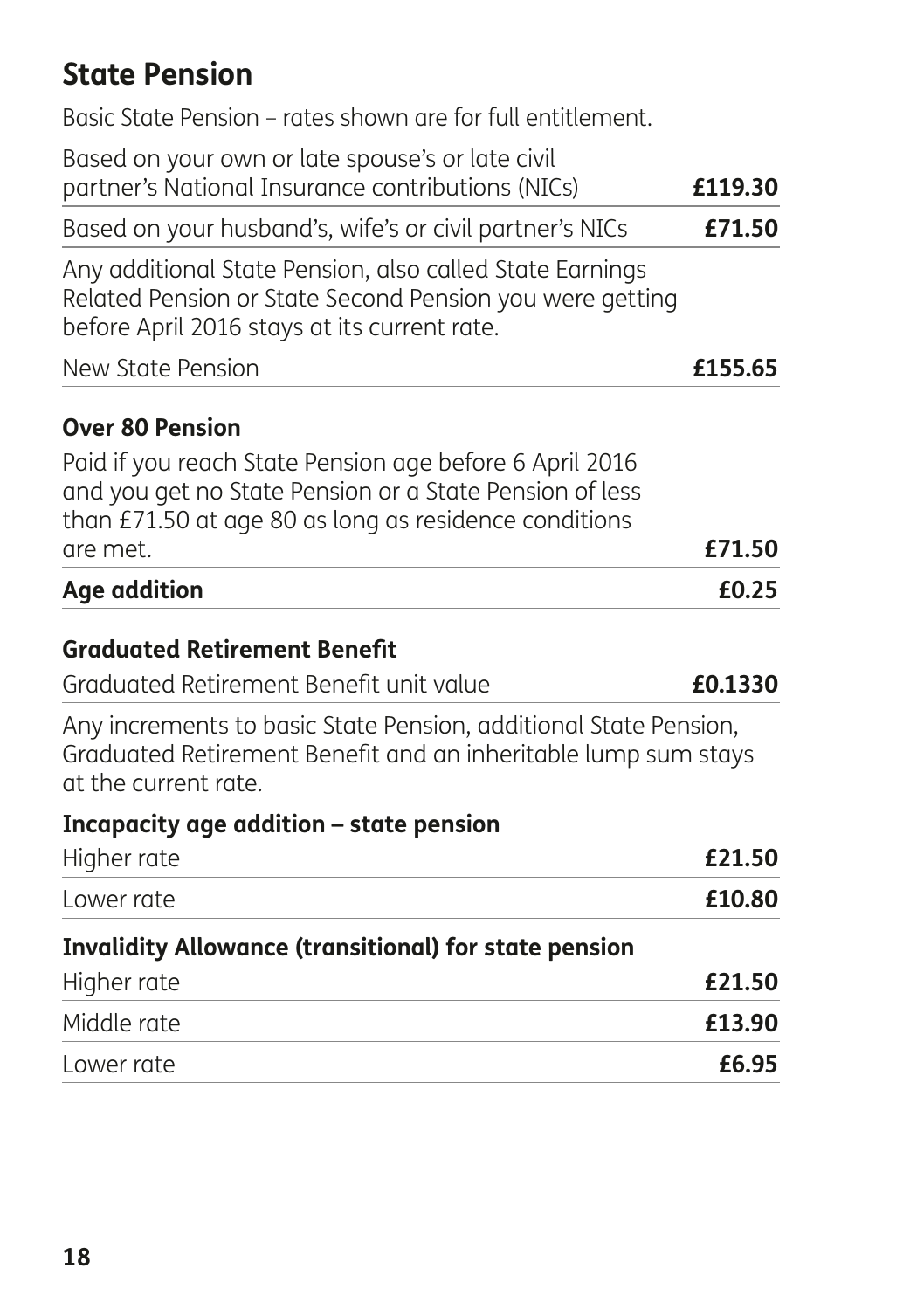# **Statutory Adoption Pay**

Paid for 39 weeks at a weekly rate of **£139.58** or 90% of your average gross weekly earnings, if that is less.

### **Statutory Maternity Pay**

Paid for 39 weeks.

First 6 weeks are paid at a weekly rate equal to 90% of your average gross weekly earnings with no upper limit.

The remaining 33 weeks are paid at a weekly rate of **£139.58** or 90% of your average gross weekly earnings, if that is less.

## **Statutory Paternity Pay**

#### **Statutory Paternity Pay (Ordinary)**

Paid for 2 weeks at a weekly rate equal of **£139.58** or 90% of your average gross weekly earnings, if that is less.

### **Statutory Paternity Pay (Additional)**

Paid for 39 weeks.

Paid during the mother's/partner's Statutory Maternity Pay, Maternity Allowance or Statutory Adoption pay period only.

Paid at a weekly rate of **£139.58** or 90% of your average gross weekly earnings, if that is less.

### **Statutory Shared Parental Pay**

Paid for a maximum of 37 weeks in the year following the birth or adoption.

Paid at a weekly rate of **£139.58** or 90% of your average gross weekly earnings, if that is less.

## **Statutory Sick Pay**

Statutory Sick Pay is paid at a standard weekly rate of **£88.45**.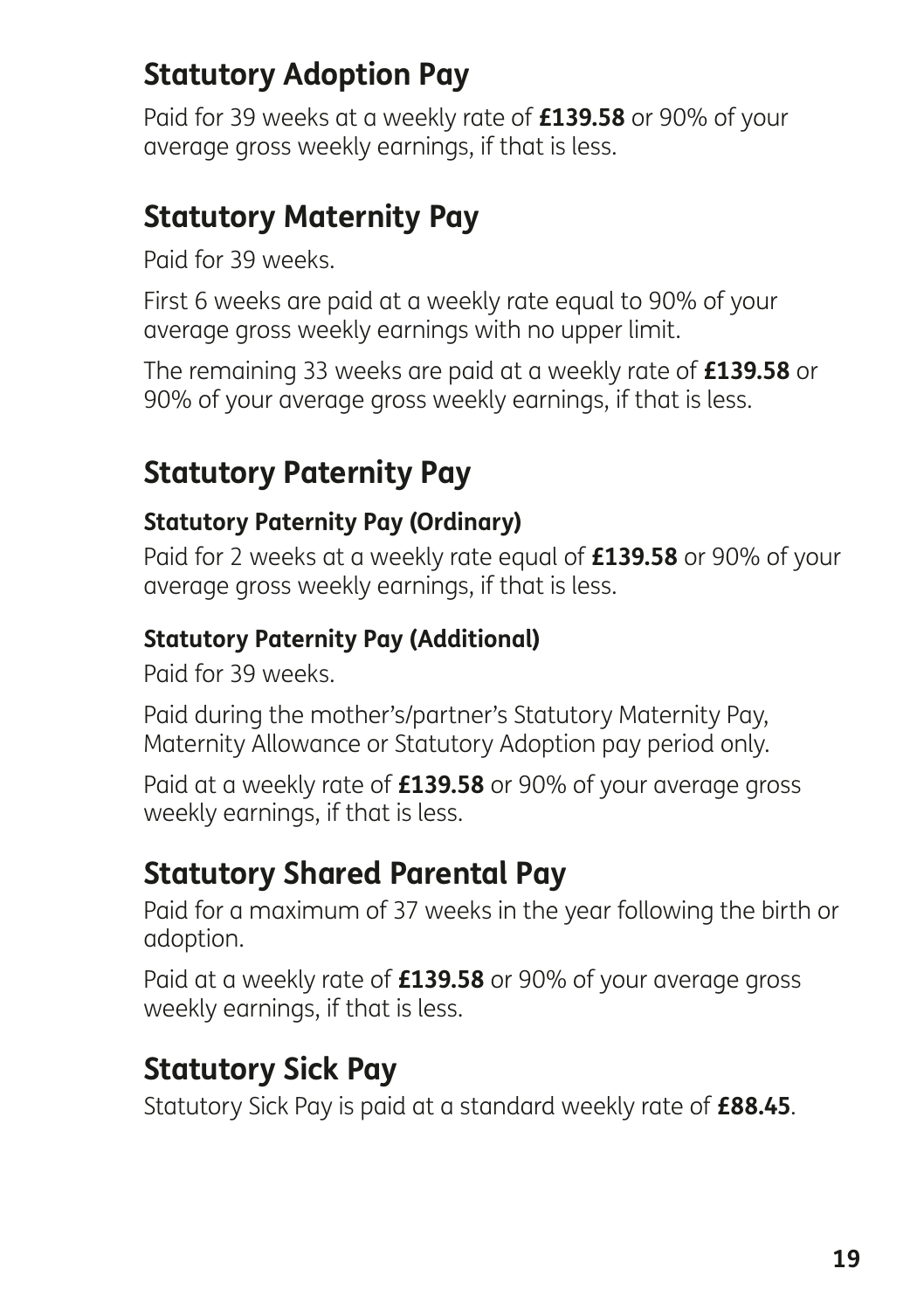# **Universal Credit**

#### **Standard allowance**

| Single claimant aged under 25                             | £251.77 per month  |
|-----------------------------------------------------------|--------------------|
|                                                           |                    |
| Single claimant aged 25 or over                           | £317.82 per month  |
| Joint claimants both aged under 25                        | £395.20 per month  |
| Joint claimants where either is<br>aged 25 or over        | £498.89 per month  |
|                                                           |                    |
| <b>Child element</b>                                      |                    |
| First child or qualifying young person                    | £277.08 per month  |
| Second and each subsequent child                          |                    |
| or qualifying young person                                | £231.67 per month  |
| Additional amount for disabled child or qualifying person |                    |
| $l$ $\alpha$ war rata                                     | $112611$ por month |

| Lower rate                                               | $£126.11$ per month |
|----------------------------------------------------------|---------------------|
| Higher rate                                              | £367.92 per month   |
| Limited capability for work                              | £126.11 per month   |
| Limited capability for work and<br>work-related activity | £315.60 per month   |
| Carer element                                            | £150.39 per month   |

#### **Childcare costs element**

70% of the amount paid as charges for relevant childcare up to:

| Maximum amount for one child                                       | £646.35 per month |
|--------------------------------------------------------------------|-------------------|
| Maximum amount for two or more children <b>£1,108.04</b> per month |                   |

### **Housing Cost element**

**Social Sector tenants:** Actual housing costs (excluding ineligible service charges and utility charges), less any under-occupancy deduction.

**Private Sector tenants:** Lower of actual costs or the Local Housing Allowance.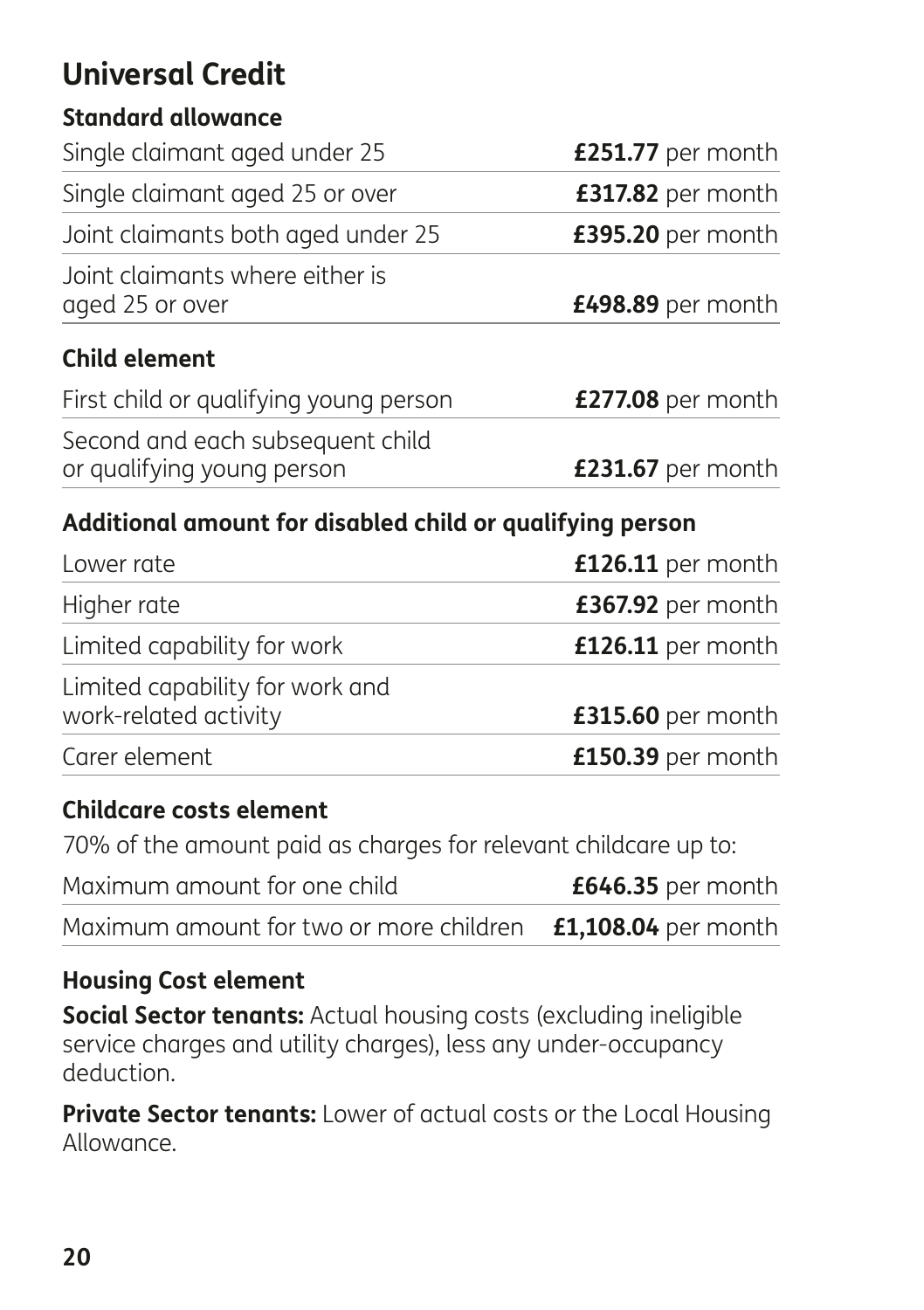**Owner occupiers:** A flat rate of interest (based on the average mortgage rate published by the Bank of England) applied to loans up £200,000.

#### **Under Occupancy Deduction**

| 14% (one room under occupied)               |        |
|---------------------------------------------|--------|
| 25% (two or more rooms under occupied)      |        |
| Housing Cost Contribution (non-dependants): | £69.37 |

### **Widow's benefits**

| Widowed Mother's Allowance      | £112.55 |
|---------------------------------|---------|
| Widow's Pension (standard rate) | £112.55 |

#### **Age-related Widow's Pension**

Based on your age when your husband dies, or when Widowed Mother's Allowance stops.

If you started getting this after 11 April 1988

| Your age |         |
|----------|---------|
| 54       | £104.67 |
| 53       | £96.79  |
| 52       | £88.91  |
| 51       | £81.04  |
| 50       | £73.16  |
| 49       | £65.28  |
| 48       | £57.40  |
| 47       | £49.52  |
| 46       | £41.64  |
| 45       | £33.77  |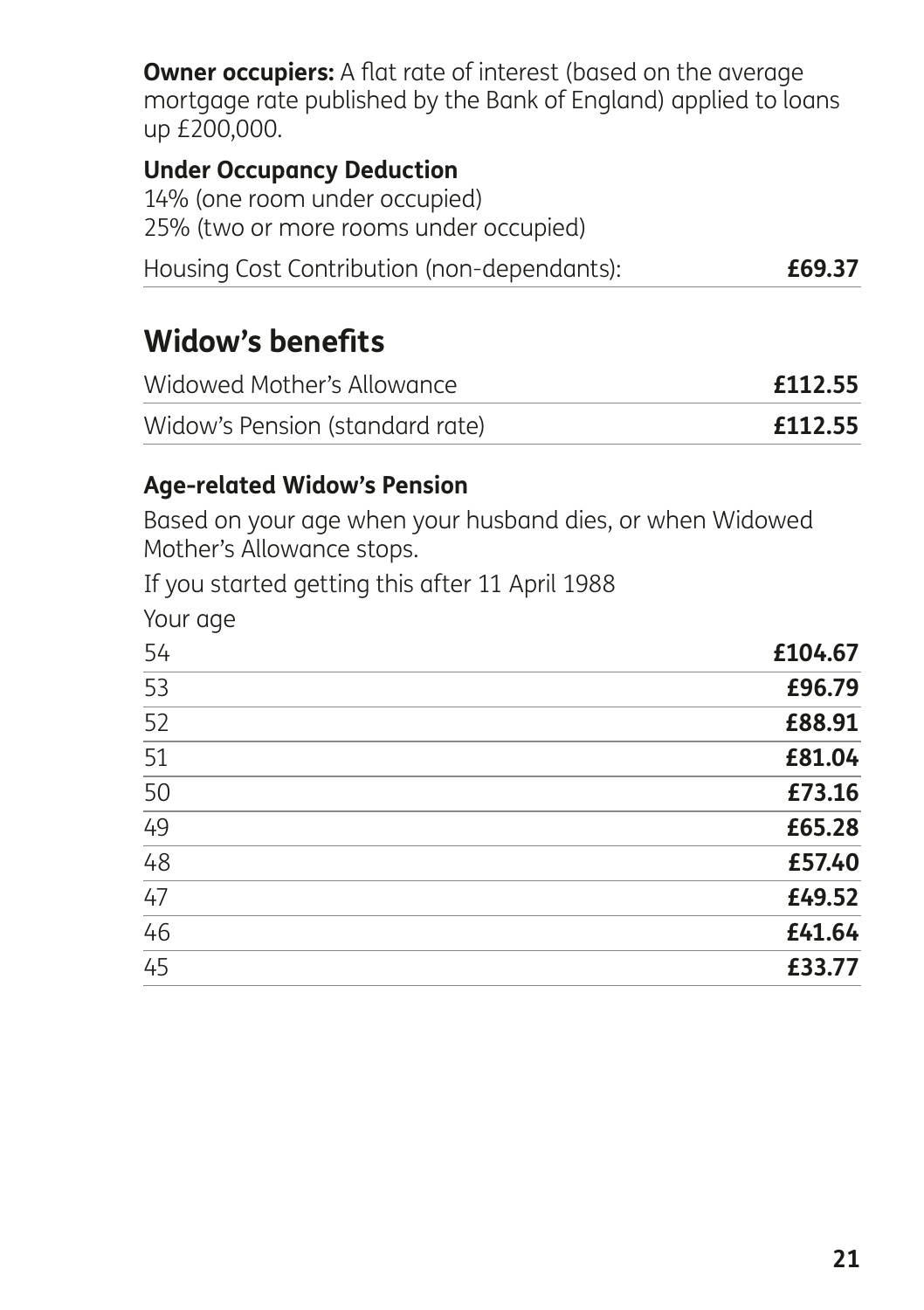If you started getting this before 11 April 1988

Your age

| 49              | £104.67 |
|-----------------|---------|
| $\overline{48}$ | £96.79  |
| 47              | £88.91  |
| 46              | £81.04  |
| $\overline{45}$ | £73.16  |
| $\overline{44}$ | £65.28  |
| 43              | £57.40  |
| 42              | £49.52  |
| 41              | £41.64  |
| 40              | £33.77  |

## **Extra amounts for dependants**

### **Dependent adults**

For a wife, husband, civil partner (except in the case of State Pension) or a person looking after children if you are getting any of the following.

| State Pension on your own NICs                                      | £65.70 |
|---------------------------------------------------------------------|--------|
| Unemployability Supplement                                          | £62.10 |
| Carer's Allowance                                                   | £36.55 |
| Severe Disablement Allowance                                        | £36.75 |
| Long-term Incapacity Benefit                                        | £61.20 |
| Short-term Incapacity Benefit if you are under State Pension<br>age | £47.65 |
| Short-term Incapacity Benefit if you are over State Pension<br>age  | £58.90 |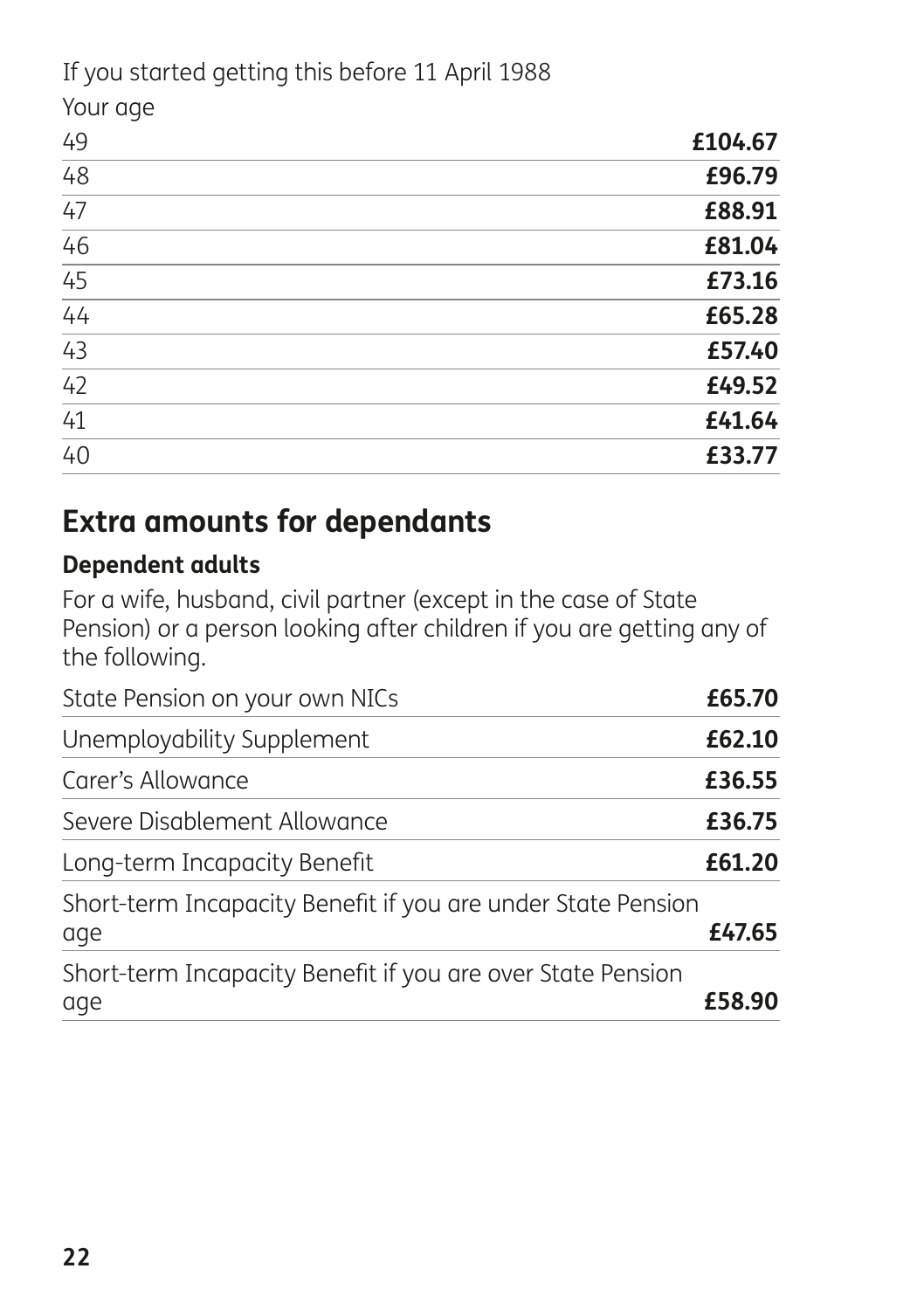### **Dependent children**

With any of the benefits listed above:

| For the oldest child who gets Child Benefit | £8.00  |
|---------------------------------------------|--------|
| For each other child who gets Child Benefit | £11.35 |

Not available to new claims starting from 6 April 2003 or later.

# **Earnings rules**

### **Your own earnings**

If you get Carer's Allowance, you can earn up to £110 (after certain expenses) before it affects your benefit.

If you get Incapacity Benefit, Severe Disablement Allowance or Employment and Support Allowance, you may be able to earn up to £20 or £115.50 before it affects your benefit

If you get State Pension or a Bereavement benefit (including Widow's benefit), you can earn any amount and it does not affect these benefits. But if you also get Income Support, Pension Credit or income-based JSA, anything you earn could reduce these benefits.

### **Universal Credit**

If you are getting Universal Credit and you start working you will be able to keep some of the money that you earn before the amount of Universal Credit you get is affected. This is called a Work Allowance. Only one work allowance is allowed in one household whichever is the most.

**Higher work allowance** (taking the highest of whichever of the following amounts is applicable)

### **Single claimant**

| Not responsible for a child or qualifying young<br>person | Nil  |
|-----------------------------------------------------------|------|
| Responsible for one or more children or                   |      |
| qualifying young persons                                  | £397 |
| With limited capability for work                          | £397 |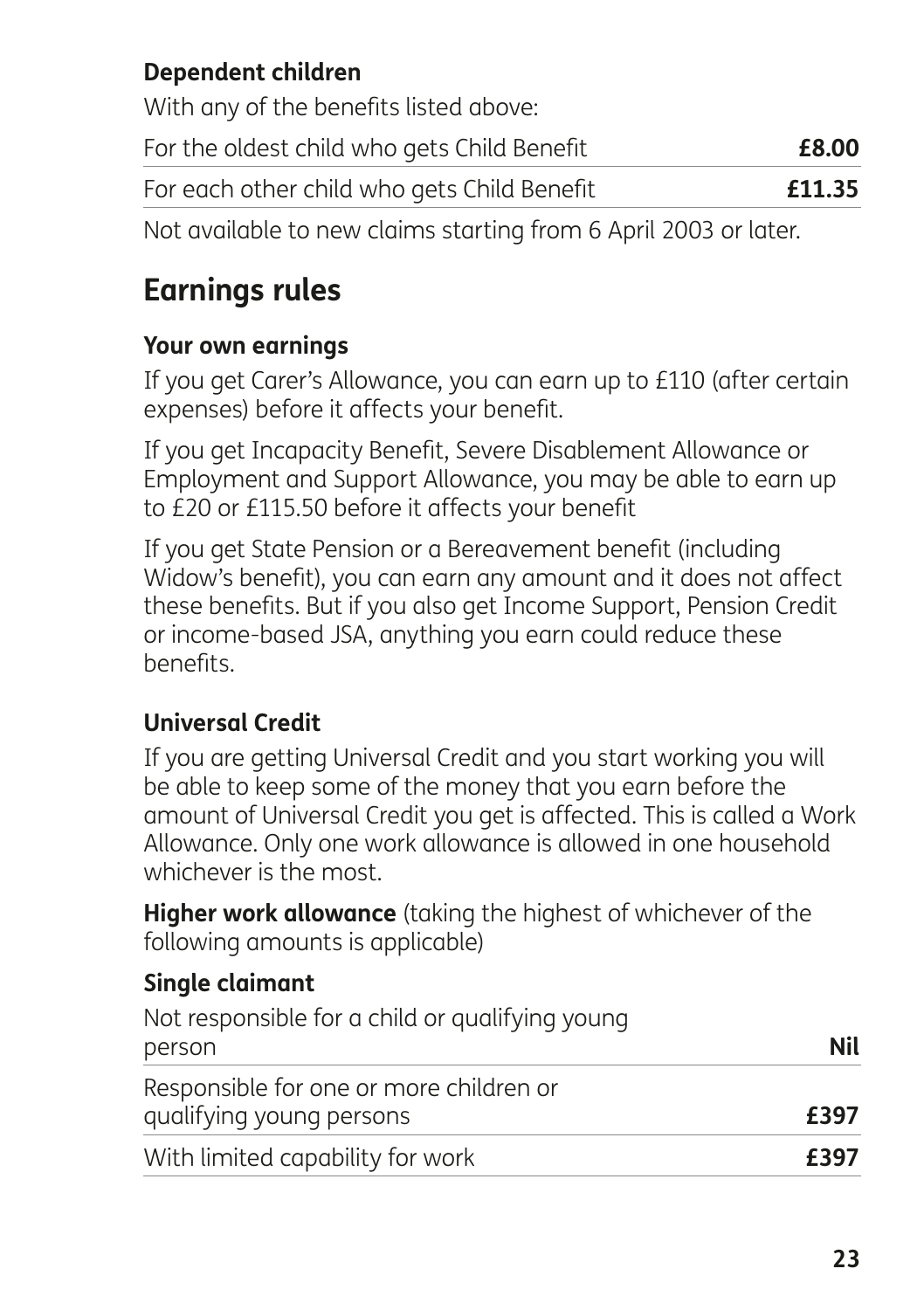### **Joint claimants**

| Neither responsible for a child or qualifying young person                                                                                                                                         | Nil  |
|----------------------------------------------------------------------------------------------------------------------------------------------------------------------------------------------------|------|
| Responsible for one or more children or qualifying young<br>persons                                                                                                                                | £397 |
| One or both have limited capability for work                                                                                                                                                       | £397 |
| Lower work allowance (taking the highest of whichever of the<br>following amounts is applicable)                                                                                                   |      |
| Single claimant                                                                                                                                                                                    |      |
| Not responsible for a child or qualifying person                                                                                                                                                   | Nil  |
| Responsible for one or more children or qualifying young<br>persons                                                                                                                                | £192 |
| With limited capability for work                                                                                                                                                                   | £192 |
| <b>Joint claimants</b>                                                                                                                                                                             |      |
| Not responsible for a child or qualifying young person                                                                                                                                             | Nil  |
| Responsible for one or more children or qualifying young<br>persons                                                                                                                                | £192 |
| One or both have limited capability for work                                                                                                                                                       | £192 |
| When you are earning more than your work allowance, we will<br>gradually reduce the amount of Universal Credit you get paid.<br>We will apply this reduction after all tax, National Insurance and |      |

pension contributions have been made.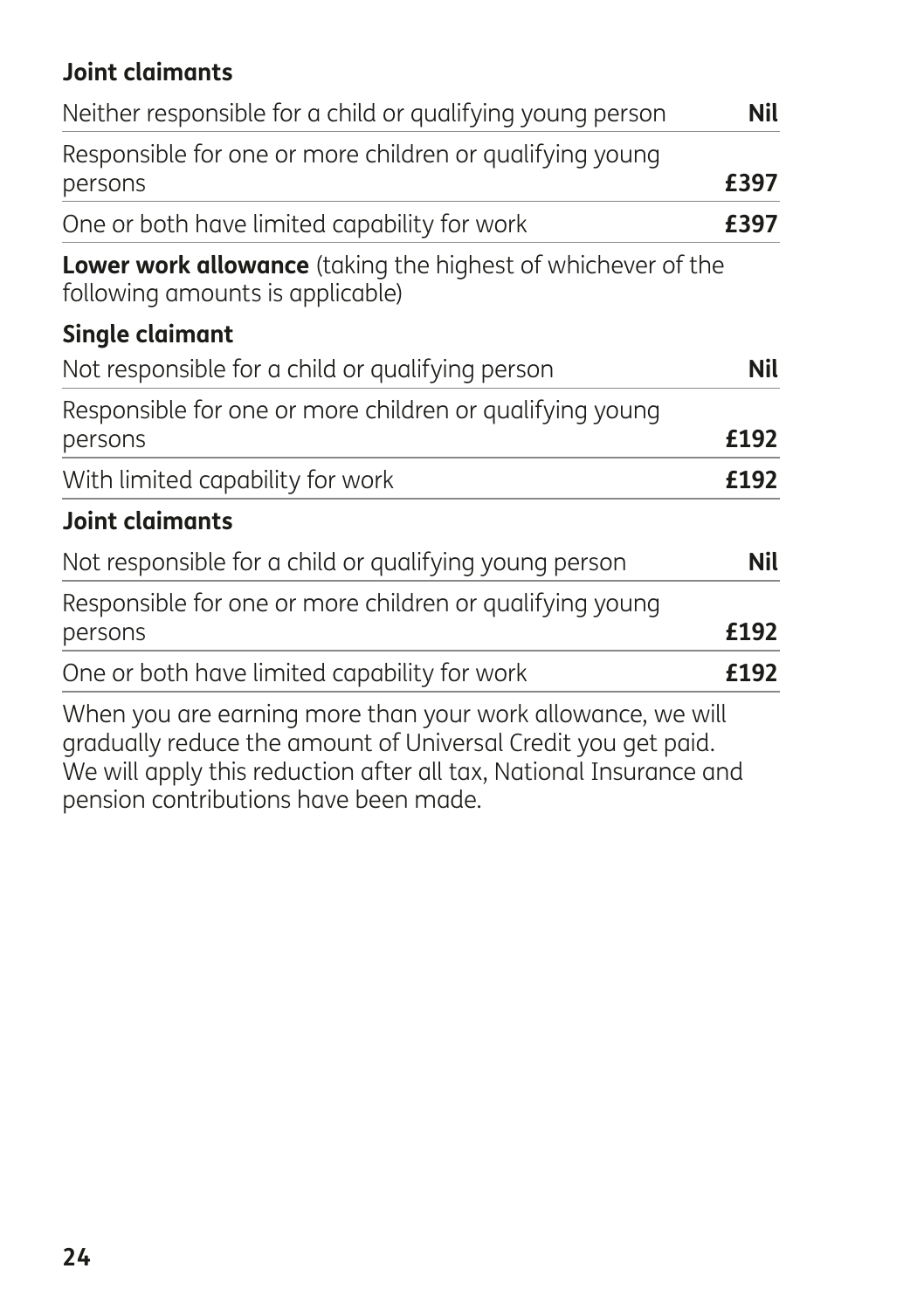#### **Other person's earnings**

Amounts added for dependent adults

If a dependent adult lives with you, you will not get extra for them or your benefit will be reduced if they earn more than the amount which applies below.

| <b>State Pension</b>                                                                 | £73.10 |
|--------------------------------------------------------------------------------------|--------|
| Long-term Incapacity Benefit                                                         | £73.10 |
| Severe Disablement Allowance                                                         | £73.10 |
| Unemployability Supplement standard rate                                             | £73.10 |
| One of the above benefits and your extra benefit started<br>before 16 September 1985 | £45.09 |
| Carer's Allowance                                                                    | £36.55 |
| If your dependent adult does not live with you, the limits are as<br>follows.        |        |
| <b>State Pension</b>                                                                 | £65.70 |
| Short-term Incapacity Benefit if you are under<br>State Pension age                  | £47.65 |
| Short-term Incapacity Benefit if you are over<br>State Pension age                   | £58.90 |
| Long-term Incapacity Benefit                                                         | £61.20 |
| Unemployability Supplement                                                           | £62.10 |
| Severe Disablement Allowance                                                         | £36.75 |
| Carer's Allowance                                                                    | £36.55 |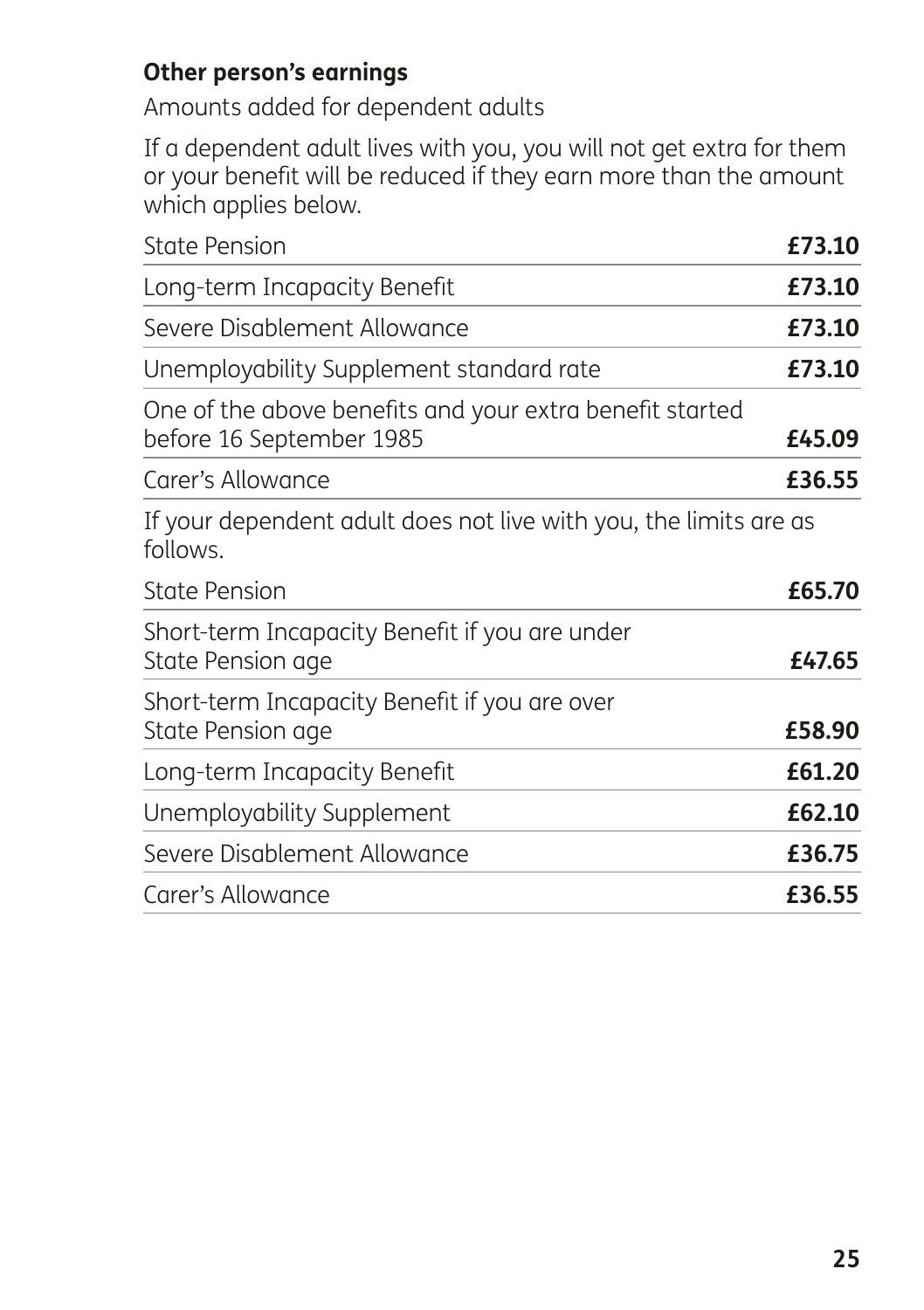### **Amounts added for dependent children**

This extra benefit may be affected if your husband, wife or civil partner lives with you and is paid more than the following weekly amount:

| For one child                                            | £230 |
|----------------------------------------------------------|------|
| For each extra child add the following to the amount for |      |
| one child                                                | £30  |

#### **Amounts added for dependants – occupational and personal pensions**

For claims since 26 November 1984, an occupational or personal pension paid to your partner counts as earnings for the purposes of the earnings rules for amounts added for dependent adults and dependent children above.

## **Common rules**

Some common rules apply to:

- Income Support
- Income-based Jobseeker's Allowance, and
- income-related Employment and Support Allowance.

These rules are set out below.

### **Savings rules (also called capital rules)**

The following limits apply:

| • Upper limit (income-based JSA, income-related ESA<br>and IS)                                                                 | £16,000 |
|--------------------------------------------------------------------------------------------------------------------------------|---------|
| • Lower limit (income-based JSA, income-related ESA<br>and IS)                                                                 | £6,000  |
| For people living in care homes, the following limits apply:<br>• Upper limit (income-based JSA, income-related ESA<br>and IS) | £16,000 |
|                                                                                                                                |         |
| • Lower limit (income-based JSA, income-related ESA<br>and IS)                                                                 | £10,0   |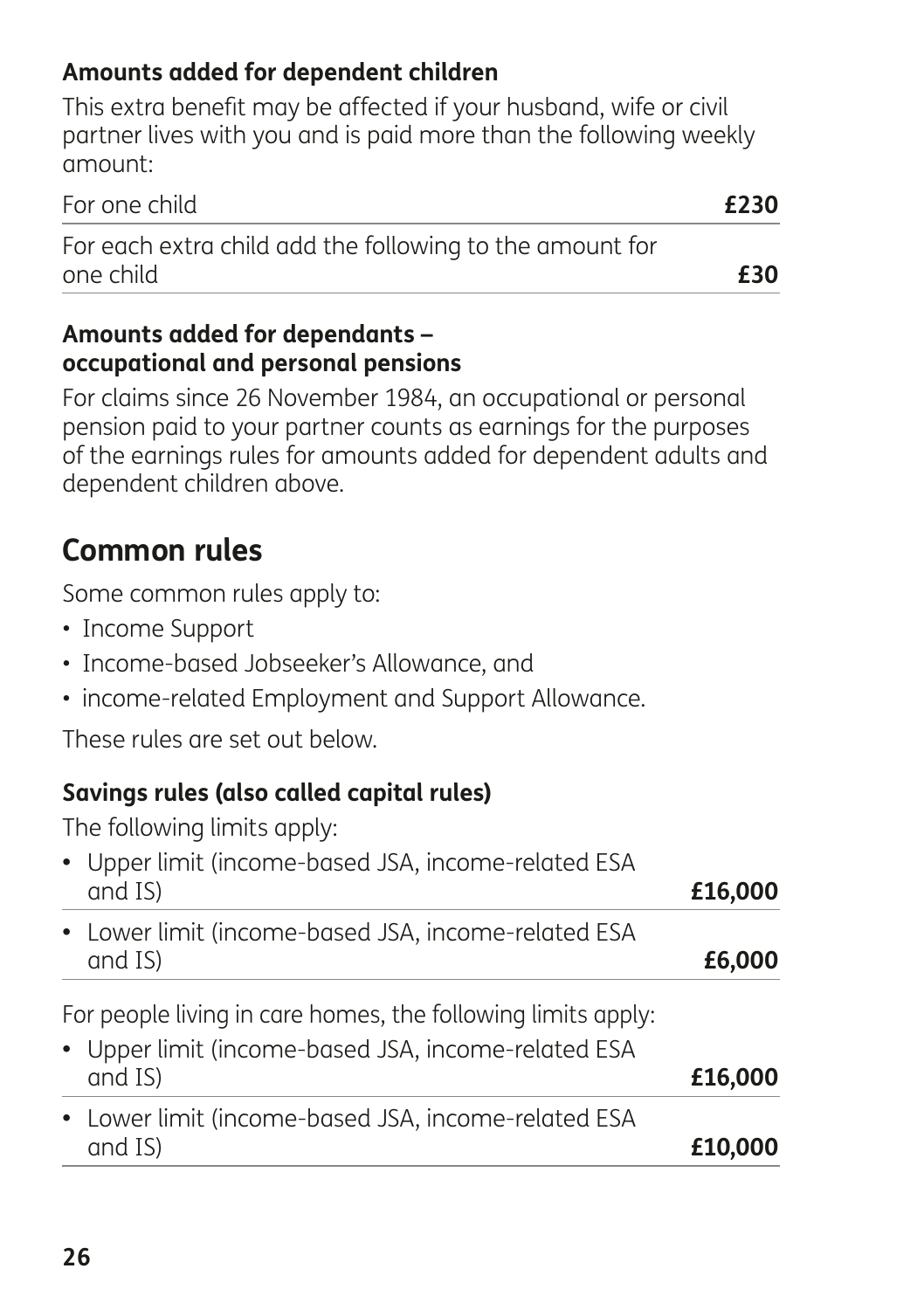### **Income from capital rules**

Owning capital may mean you get less benefit.

#### **Income-based JSA, income-related ESA and IS**

**If you have capital over £6,000 up to £16,000.** For each £250 or part of £250 of capital you have, your benefit is reduced by £1 a week.

**If you have capital of over £16,000.** You cannot normally get these benefits.

**If you live in a care home, and have capital over £10,000 up to £16,000.** For each £250 or part of £250 of capital you have, your benefit is reduced by £1 a week.

### **Universal Credit**

### **If you have capital over £6,000 up to £16,000**

For each £250 or part of £250 of capital you have, your benefit is reduced by £4.35 per month.

**If you have capital of over £16,000.** You cannot normally get Universal Credit.

# **Benefit cap**

The benefit cap can be applied either through Housing Benefit or Universal Credit.

When the cap was first introduced, the level of the cap applied through:

- Housing Benefit was:
	- £500 a week for couples with or without children, and lone parents
	- £350 a week for single adults who don't have children, or whose children don't live with them
- Universal Credit was:
	- £2,167 a month for joint claimants and single claimants with children
	- £1,517 a month for single claimants who don't have children, or whose children don't live with them.